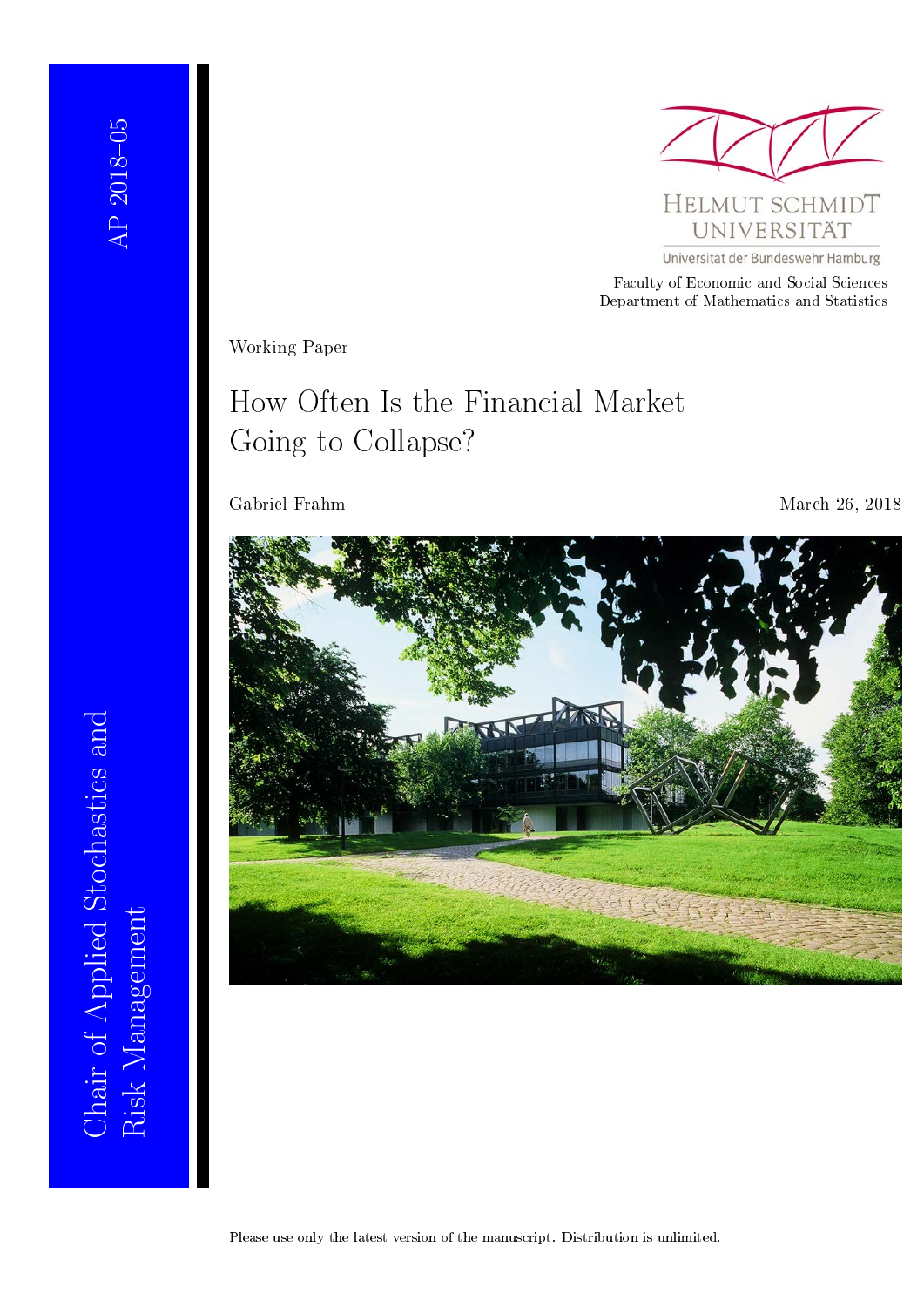## How Often Is the Financial Market Going to Collapse?

### Gabriel Frahm

Helmut Schmidt University Faculty of Economic and Social Sciences Department of Mathematics and Statistics Chair of Applied Stochastics and Risk Management Holstenhofweg 85, D-22043 Hamburg, Germany

URL: www.hsu-hh.de/stochastik Phone: +49 (0)40 6541-2791 E-mail: frahm@hsu-hh.de

Working Paper Please use only the latest version of the manuscript. Distribution is unlimited.

Supervised by: Prof. Dr. Gabriel Frahm Chair of Applied Stochastics and Risk Management

URL: www.hsu-hh.de/stochastik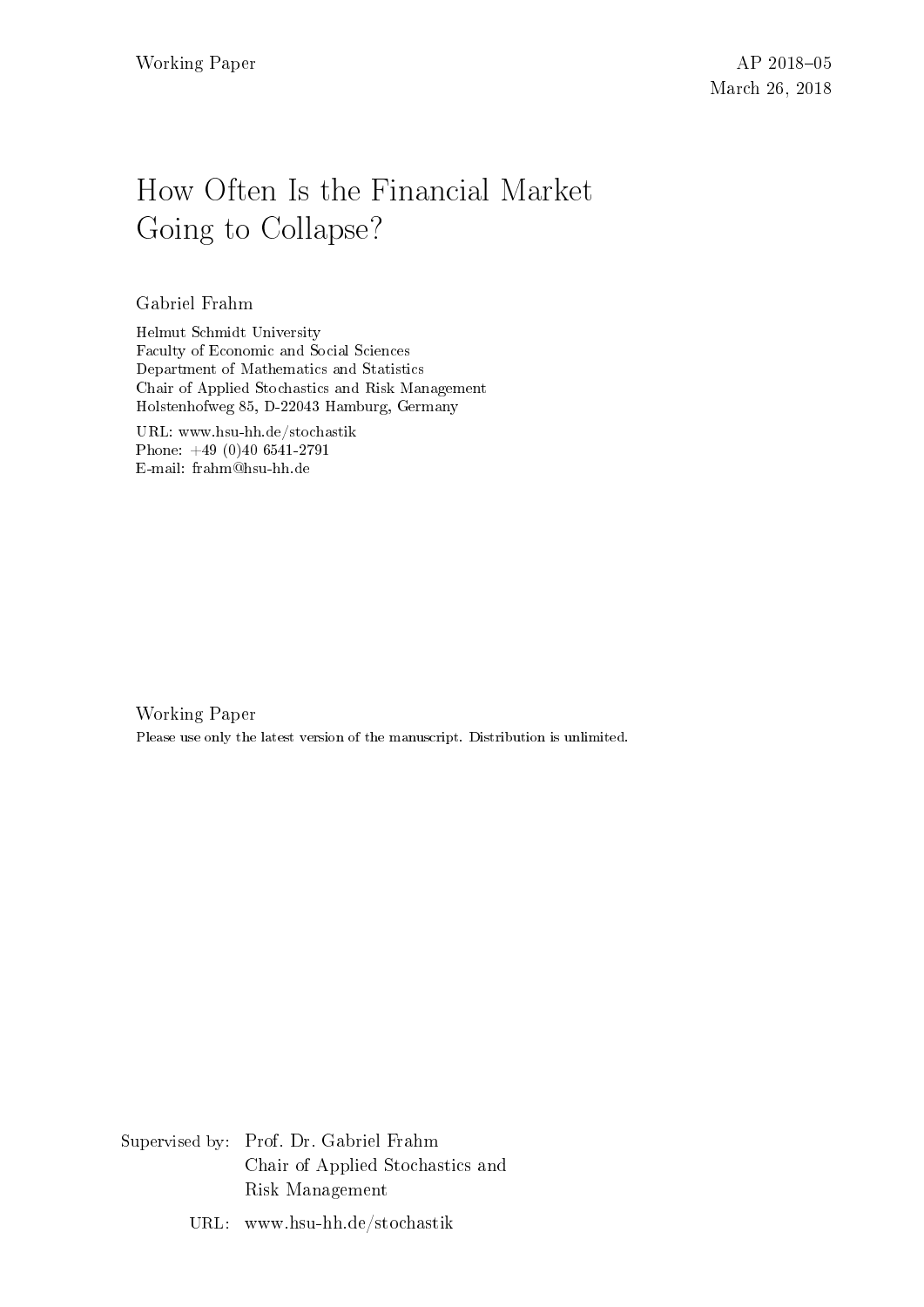# **How Often Is the Financial Market Going to Collapse?**

Gabriel Frahm<sup>∗</sup> Helmut Schmidt University Department of Mathematics and Statistics Chair of Applied Stochastics and Risk Management

March 26, 2018

#### **Abstract**

*Copula theory is used to analyze extremal dependence in a general framework. An analytical expression for the extremal-dependence coefficient (EDC) of regularly varying elliptically distributed random vectors is derived. The EDC is a natural measure of systemic risk and extreme value theory is applied in order to estimate the EDC of the G–7 countries. The given results turn out to be quite sensitive to the tail index of daily asset returns and thus a scenario analysis is conducted. In the worst case, the probability that the financial market collapses during the next 10 years exceeds 50%. Hence, we must not neglect the risk of a financial collapse during a relatively short period of time.*

**Keywords:** Copula theory, extremal dependence, extreme value theory, ruin, tail dependence. **JEL Subject Classification:** G01, G15.

<sup>∗</sup>Phone: +49 40 6541-2791, e-mail: frahm@hsu-hh.de.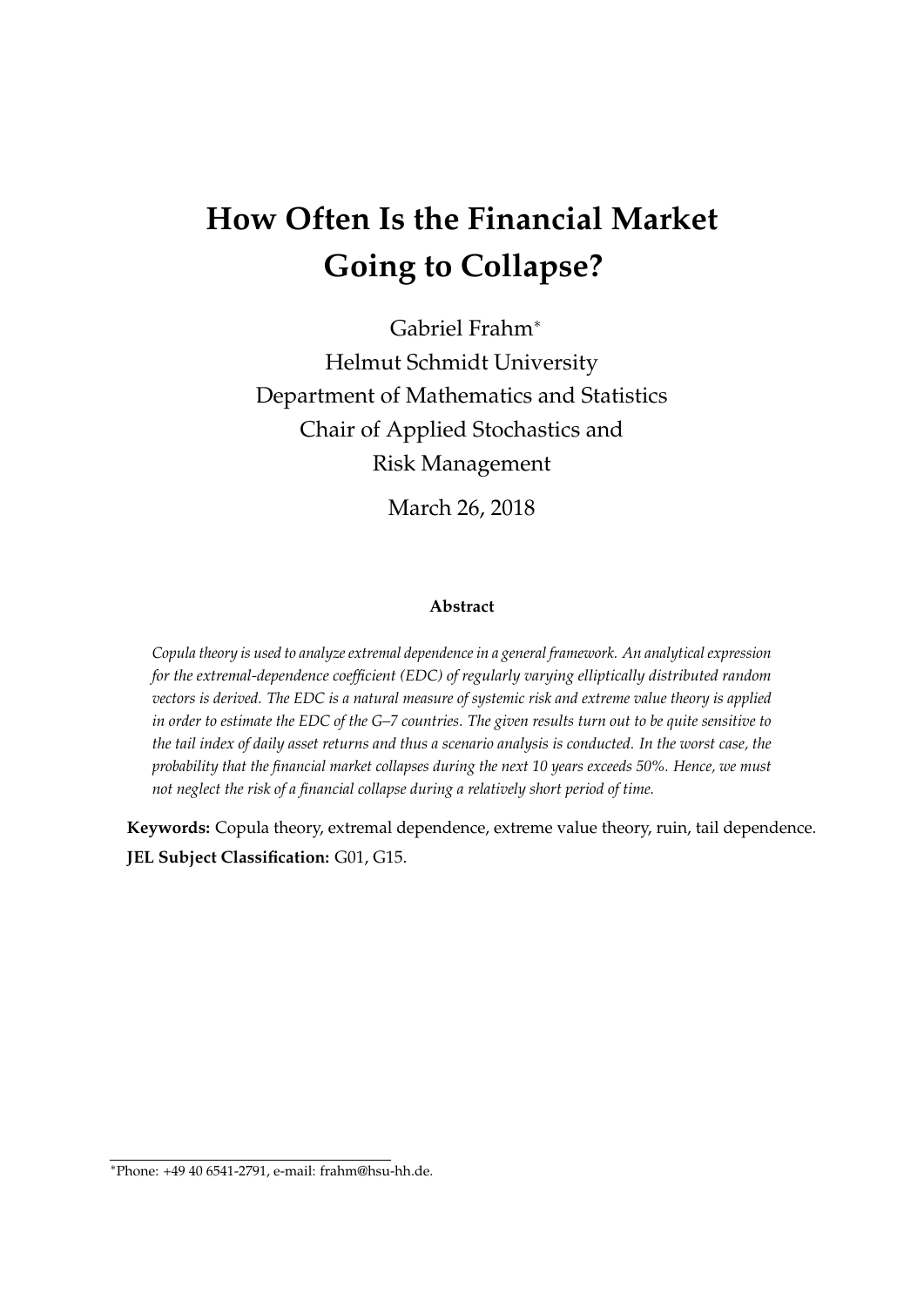## **1. Motivation**

T is a stylized fact that the distribution of short-term asset returns exhibits heavy tails and tail dependence. These phenomena as well as other well-known stylized facts that can be observed for stocks, stock indices, fo T is a stylized fact that the distribution of short-term asset returns exhibits heavy tails and tail dependence. These phenomena as well as other well-known stylized facts that can be observed for stocks, stock indices, foreign exchange rates, etc., are often reported during the Dobrić et al., 2013, Eberlein and Keller, 1995, Embrechts et al., 1997, Engle, 1982, Fama, 1965, Frahm and Jaekel, 2015, Junker and May, 2005, Mandelbrot, 1963, McNeil et al., 2005, Mikosch, 2003). Figure 1 shows normal Q–Q plots of daily log-returns on the MSCI country indices for Germany and USA from 1999-01-04 to 2018-03-02,<sup>1</sup> which means that the chosen period covers the dot-com collapse at the beginning of 2000 and the financial crisis 2007–2008. We can see that the normal-distribution hypothesis is highly misleading—at least if we refer to daily log-returns. In fact, the probability of extremes is much higher than suggested by the normal distribution. Nowadays, this simple but far-reaching statement has become folklore in the finance literature.



Figure 1: Normal Q–Q plots of daily log-returns from 1999-01-04 to 2018-03-02 on the MSCI country indices for Germany (left) and for USA (right).

Which model is appropriate if we aim at taking heavy tails and tail dependence properly into account? Figure 2 illustrates the joint distribution of the log-returns considered in Figure 1. The scatter plot reveals the following effects:

- (i) The central region of the distribution seems to be normal or, at least, elliptically contoured,
- (ii) there is a large number of outliers or extreme values,
- (iii) extreme values typically occur simultaneously, and
- (iv) their distribution is asymmetric.

The last point is based on the observation that the magnitude of extreme values on the lower left appears to be larger compared to the upper right of the scatter plot.

<sup>&</sup>lt;sup>1</sup>The index points are based on USD total returns and the number of observations is  $n = 4804$ .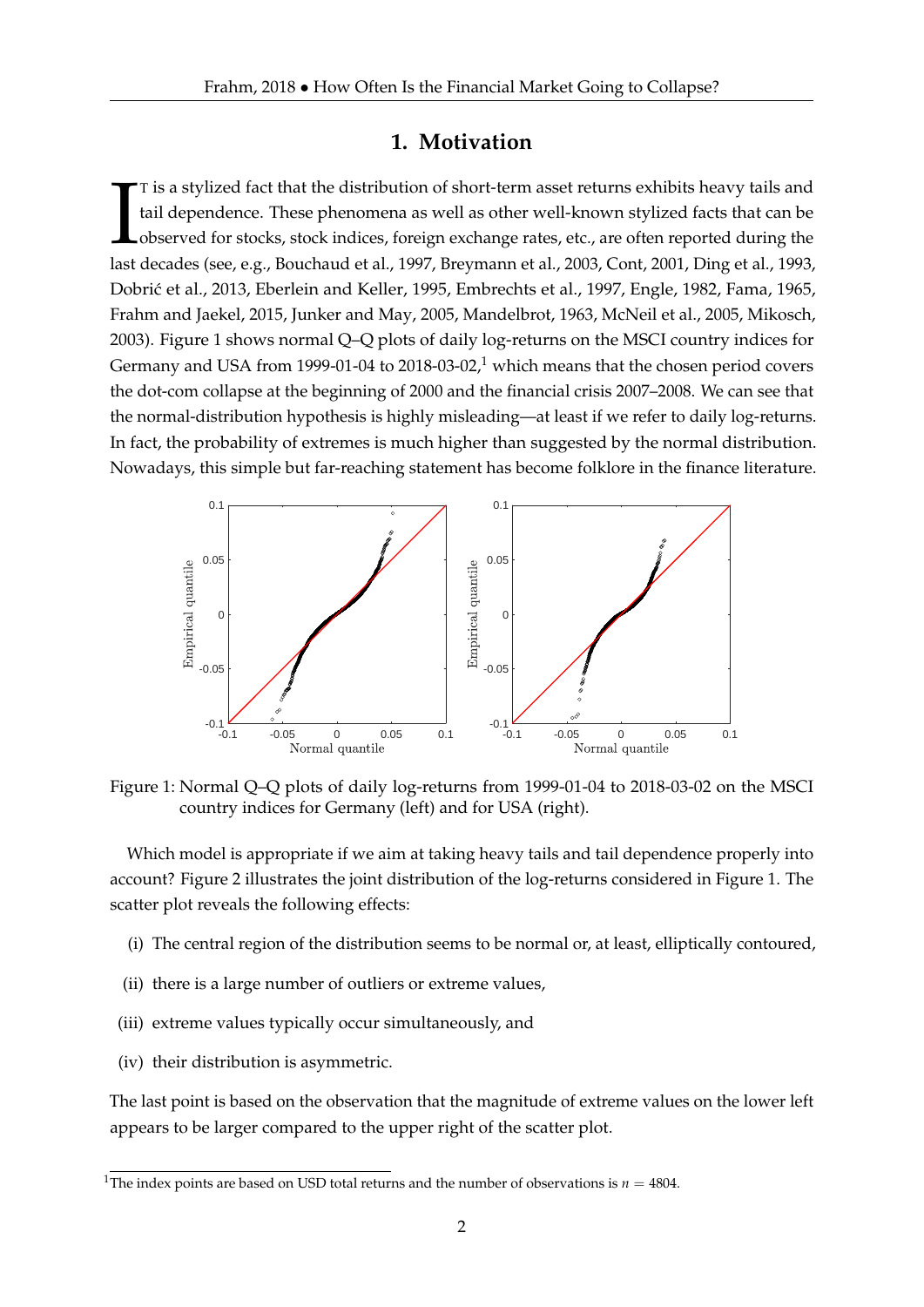

Figure 2: Scatter plot of daily log-returns from 1999-01-04 to 2018-03-02 on the MSCI country indices for Germany and for USA (black points). The red contours represent the deciles of the bivariate normal distribution that is fitted to the data.

Let *F* be the (cumulative) distribution function of some random variable, whereas *F* <sup>−</sup><sup>1</sup> denotes the associated quantile function, i.e.,  $p \mapsto F^{-1}(p) := \inf \{x \in \mathbb{R} : F(x) \geq p\}$ . More specifically, let  $X = (X_1, X_2, \ldots, X_7)$  be the vector of daily log-returns on the MSCI indices for the G–7 countries, i.e., Canada, France, Germany, Italy, Japan, UK, and USA. Further, let *F<sup>i</sup>* be the distribution function of the log-return on Country  $i = 1, 2, ..., 7$ . The event  $X_i \leq F_i^{-1}(p)$  with  $p \in (0, 1)$  is said to be a *p*-shortfall, where *p* is the corresponding shortfall probability.<sup>2</sup> The expected number of shortfalls during *m* ∈ **N** trading days amounts to *mp* and thus, *on average*, a *p*-shortfall occurs after  $p^{-1}$  trading days. Hence, we can say that the event  $X_i \leq F_i^{-1}(p)$  is a  $p^{-1}$ -day shortfall and, correspondingly, that  $F_i^{-1}(p)$  is a  $p^{-1}$ -day quantile.

From time to time the financial market collapses. Figure 3 shows the historical log-performance of each G–7 country index from 1999-01-03 to 2018-03-02. It reveals that the G–7 countries are typically affected by the same economic shocks, but there are a few exceptions. For example, Italy had a drawdown in 1999 while the other countries performed well during this period. Moreover, the recession in Europe from mid 2014 to the end of 2015 cannot be observed neither in Japan nor in the USA. Figure 4 contains the number of G–7 countries that had a 100-day shortfall at the same trading day. We can see the financial turmoil after the dot-com bubble at the end of the 20th century and during the financial crisis 2007–2008. Additionally, there are some simultaneous shortfalls in 2011, which occurred due to the Greek debt crisis.

Simultaneous shortfalls are not evenly spread over time. It is obvious that the systemic risk prevails in times of crisis, i.e., the probability of concomitant shortfalls substantially increases after the financial market collapses. Put another way, simultaneous shortfalls appear in clusters. However, in this work I ignore the time-series aspect of simultaneous shortfalls and focus on the cross-sectional dependence structure of extreme asset returns. This can be done by means of extreme value theory and the basic methodology is presented in the next section.

<sup>&</sup>lt;sup>2</sup>If *F<sub>i</sub>* is strictly increasing, then  $-F_i^{-1}(p)$  is the value at risk of  $X_i$  at the confidence level  $1-p$  (Artzner et al., 1999).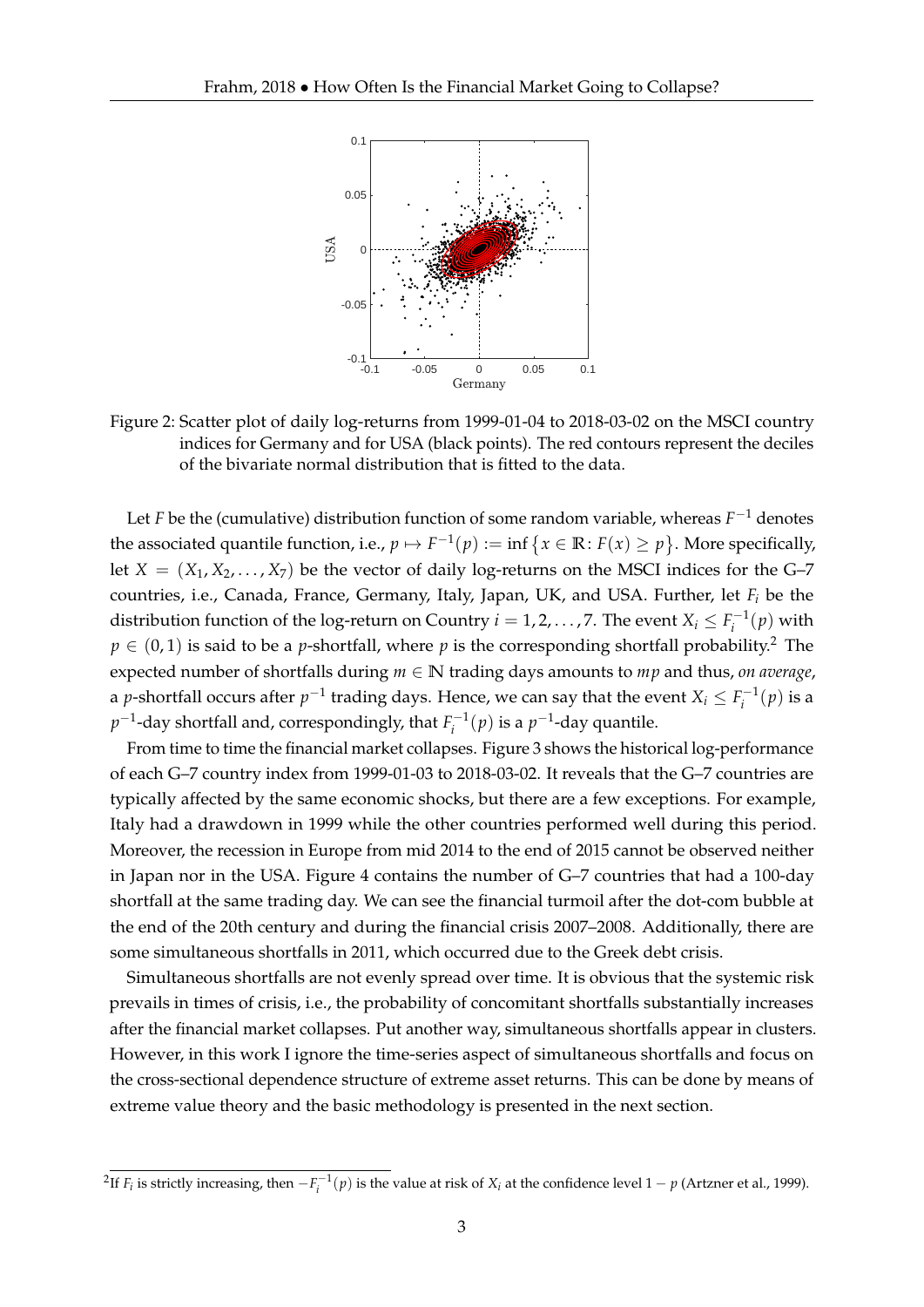

Figure 3: Natural logarithm of the MSCI G–7 country indices from 1999-01-03 to 2018-03-02. The indices are set to 1 at January 3, 1999.



Figure 4: Number of G–7 countries that had a 100-day shortfall at the same trading day from 1999-01-04 to 2018-03-02.

## **2. Theoretical Background**

The phenomenon that extreme asset returns typically occur simultaneously is denoted by tail dependence, which is part of copula theory and extreme value theory. The reader can find a profound treatment of copula theory, e.g., in Joe (1997) and Nelsen (2006), whereas Mikosch (2003, Ch. 4) gives a nice overview of extreme value theory. I recapitulate some basic tools of copula theory and of extreme value theory in this section.

#### **2.1. Tail vs. Extremal Dependence**

The reader needs no specific knowledge about copulas in order to understand the following arguments, but he should be aware of Sklar's theorem (Sklar, 1959): Let *F* be the joint distribution function of any random vector  $X = (X_1, X_2, \ldots, X_d)$  and  $F_i$  the (marginal) distribution function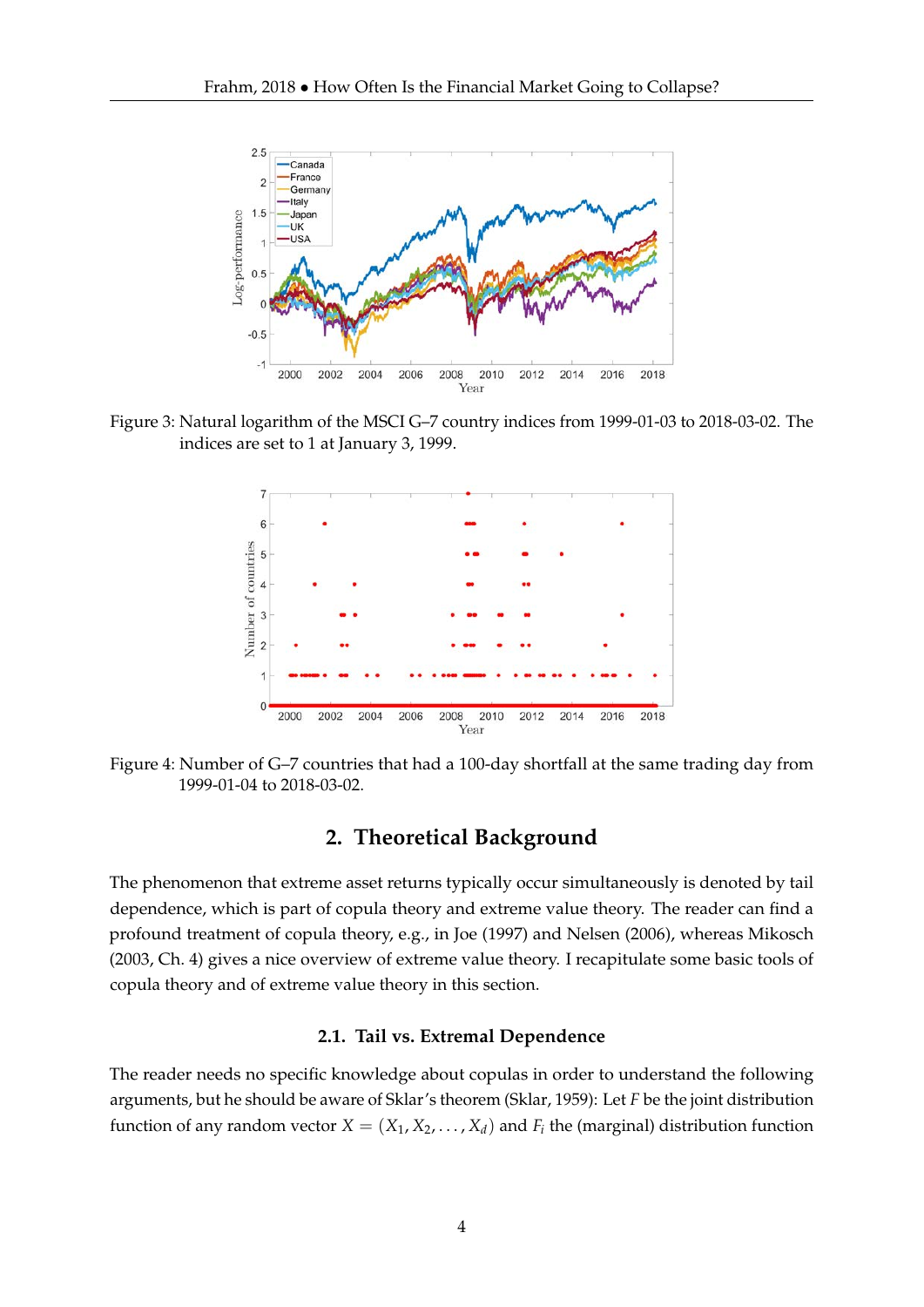of *X<sub>i</sub>* (*i* = 1, 2, . . . , *d*). Then there exists a distribution function  $C: [0, 1]^d \rightarrow [0, 1]$  such that

$$
F(x) = C(F_1(x_1), F_2(x_2), \ldots, F_d(x_d))
$$

for all  $x = (x_1, x_2, \ldots, x_d) \in \mathbb{R}^d$ . The function C is referred to as the copula of *X*. It represents the joint distribution function of the random vector  $U = (U_1, U_2, \ldots, U_d)$  with  $U_i := F_i(X_i)$ . If the marginal distribution functions of *X* are continuous, each component of *U* is uniformly distributed on [0, 1] and *C* is unique on [0, 1] *d* . I maintain this assumption throughout this work.

The lower tail-dependence coefficient (TDC) of a pair of random variables  $X_i$  and  $X_j$  (Joe, 1997, p. 33) is defined as

$$
\lambda_{\mathrm{L}} := \lim_{p \searrow 0} \mathbb{P}(U_j \leq p \,|\, U_i \leq p) = \lim_{p \searrow 0} \frac{C_{ij}(p, p)}{p},
$$

where  $C_{ij}$  is the copula of  $(X_i, X_j)$ . Correspondingly, the upper TDC is given by

$$
\lambda_{\mathrm{U}} := \lim_{p \nearrow 1} \ \mathbb{P}(U_j > p \,|\, U_i > p) = \lim_{p \nearrow 1} \frac{1 - 2p + C_{ij}(p, p)}{1 - p} \,.
$$

Here, it is implicitly assumed that the corresponding limits exist. Loosely speaking, the lower TDC is the probability that Country *j* crashes given that Country *i* crashes or, equivalently, that Country *i* crashes given that Country *j* crashes. If  $\lambda_L$  or  $\lambda_U$  is positive, then  $X_i$  and  $X_j$  are said to be (lower or upper) tail dependent.

The TDC is a popular risk measure, but the problem is that it is defined only for the bivariate case and so we must restrict to some pair of G–7 countries. There are several ways to extend the concept of tail dependence to the case of  $d > 2$  (De Luca and Rivieccio, 2012, Ferreira and Ferreira, 2012). In this work, I focus on the notion of extremal dependence (Frahm, 2006). The extremal-dependence coefficient (EDC) introduced by Frahm (2006) seems to be a natural measure of systemic risk, i.e., the risk of a collapse of the *entire* financial market.

In the following, I use the shorthand notation

$$
\min \zeta := \min \Big\{ \zeta_1, \zeta_2, \ldots, \zeta_d \Big\} \quad \text{and} \quad \max \zeta := \max \Big\{ \zeta_1, \zeta_2, \ldots, \zeta_d \Big\},
$$

where  $\zeta = (\zeta_1, \zeta_2, \dots, \zeta_d)$  is any random vector.

**Definition 1** (Lower and upper EDC)**.** *The lower EDC of X is defined as*

$$
\varepsilon_{\mathcal{L}} := \lim_{p \searrow 0} \mathbb{P} \big( \max U \leq p \, | \, \min U \leq p \big),
$$

*whereas its upper EDC is defined as*

$$
\varepsilon_U := \lim_{p \nearrow 1} \mathbb{P}(\min U > p \mid \max U > p),
$$

*provided the corresponding limits exist.*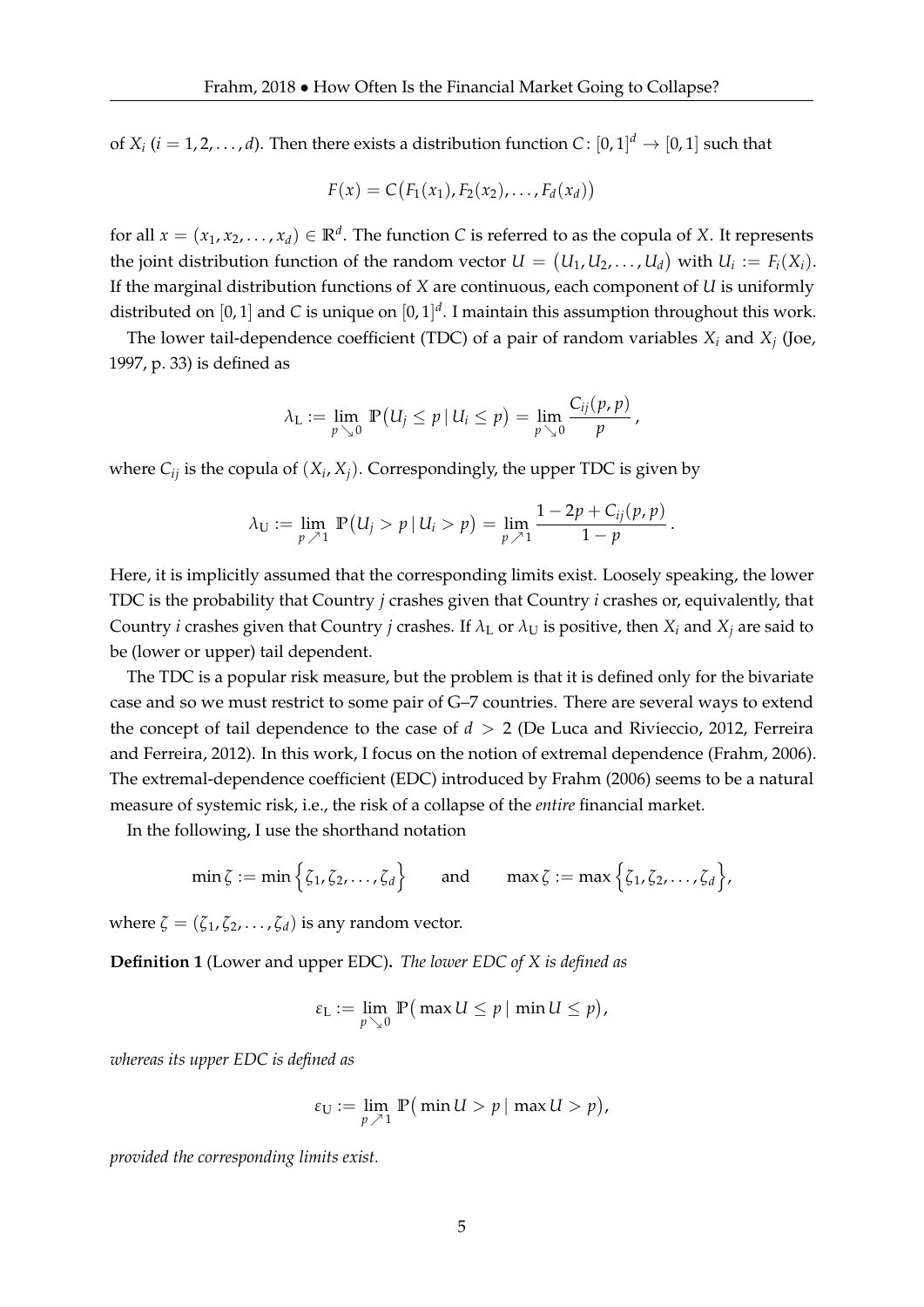We can also write, equivalently,

$$
\varepsilon_{\mathcal{L}} = \lim_{p \searrow 0} \frac{\mathbb{P}(\max U \le p)}{\mathbb{P}(\min U \le p)} \quad \text{and} \quad \varepsilon_{\mathcal{U}} = \lim_{p \nearrow 1} \frac{\mathbb{P}(\min U > p)}{\mathbb{P}(\max U > p)}.
$$

Hence, the lower EDC can be considered the probability that the entire market collapses given that some part of the market crashes. Put another way, it is the probability that the whole system breaks down if some part of the system fails. In that case, the fundamental principle of modern portfolio theory, i.e., diversification, does no longer work.

Whenever  $\varepsilon_L$  or  $\varepsilon_U$  is positive, the components of *X* are said to be (lower or upper) extremal dependent. It can be shown that

$$
\varepsilon_{\mathsf{L}} = \lim_{p \searrow 0} \frac{C(p, p, \dots, p)}{1 - \overline{C}(1 - p, 1 - p, \dots, 1 - p)} \quad \text{and} \quad \varepsilon_{\mathsf{U}} = \lim_{p \nearrow 1} \frac{\overline{C}(1 - p, 1 - p, \dots, 1 - p)}{1 - C(p, p, \dots, p)},
$$

where  $\overline{C}$  is the survival copula associated with *C* (Frahm, 2006). This is defined by

$$
u\longmapsto \overline{C}(u):=\sum_{I\subseteq M}(-1)^{|I|}C\left((1-u_1)^{1\!\!1_{\lceil\epsilon I\rceil}},(1-u_2)^{1\!\!1_{\lceil\epsilon I\rceil}},\ldots,(1-u_d)^{1\!\!1_{\lceil\epsilon I\rceil}}\right),
$$

where  $u = (u_1, u_2, \ldots, u_d) \in [0, 1]^d$ ,  $M := \{1, 2, \ldots, d\}$ , and 1 denotes the indicator function. Since the marginal distribution functions of *X* are continuous,  $\overline{C}$  represents the copula of  $-X$ .

For convenience, I recapitulate some basic results concerning the TDC and the EDC that can be found in Frahm (2006).

**Proposition 1.** Let  $\lambda_L$  and  $\lambda_U$  be the tail-dependence coefficients of any pair of random variables. Further, *let ε*<sup>L</sup> *and ε*<sup>U</sup> *be the corresponding extremal-dependence coefficients. Then we have that*

$$
\varepsilon_{\rm L} = \frac{\lambda_{\rm L}}{2 - \lambda_{\rm L}}
$$
 and  $\varepsilon_{\rm U} = \frac{\lambda_{\rm U}}{2 - \lambda_{\rm U}}$ .

Hence, the EDC is a convex function of the TDC and we have that  $\varepsilon_L < \lambda_L$  for all  $0 < \lambda_L < 1$ as well as  $\varepsilon_U < \lambda_U$  for all  $0 < \lambda_U < 1$  (see Figure 5).

**Proposition 2.** *Let X be a d-dimensional random vector with d* > 1 *and X<sup>s</sup> any subvector of X. Further, let*  $\varepsilon_L(X)$  *be the lower EDC of*  $X$  *and*  $\varepsilon_L(X_s)$  *the lower EDC of*  $X_s$ *. Similarly, let*  $\varepsilon_U(X)$  *be the upper EDC of X and*  $\varepsilon_U(X_s)$  *the upper EDC of*  $X_s$ *. Then we have that* 

$$
\varepsilon_{L}(X) \leq \varepsilon_{L}(X_{s})
$$
 and  $\varepsilon_{U}(X) \leq \varepsilon_{U}(X_{s}).$ 

That is, if we extend our economy by adding a new country, the extremal dependence cannot increase. In general, it decreases after an extension of the market because the greater the number of countries, the more unlikely it is that the entire world collapses if (at least) one country crashes. Nonetheless, we should keep in mind that the probability that some country falls into the abyss usually increases the larger the economy.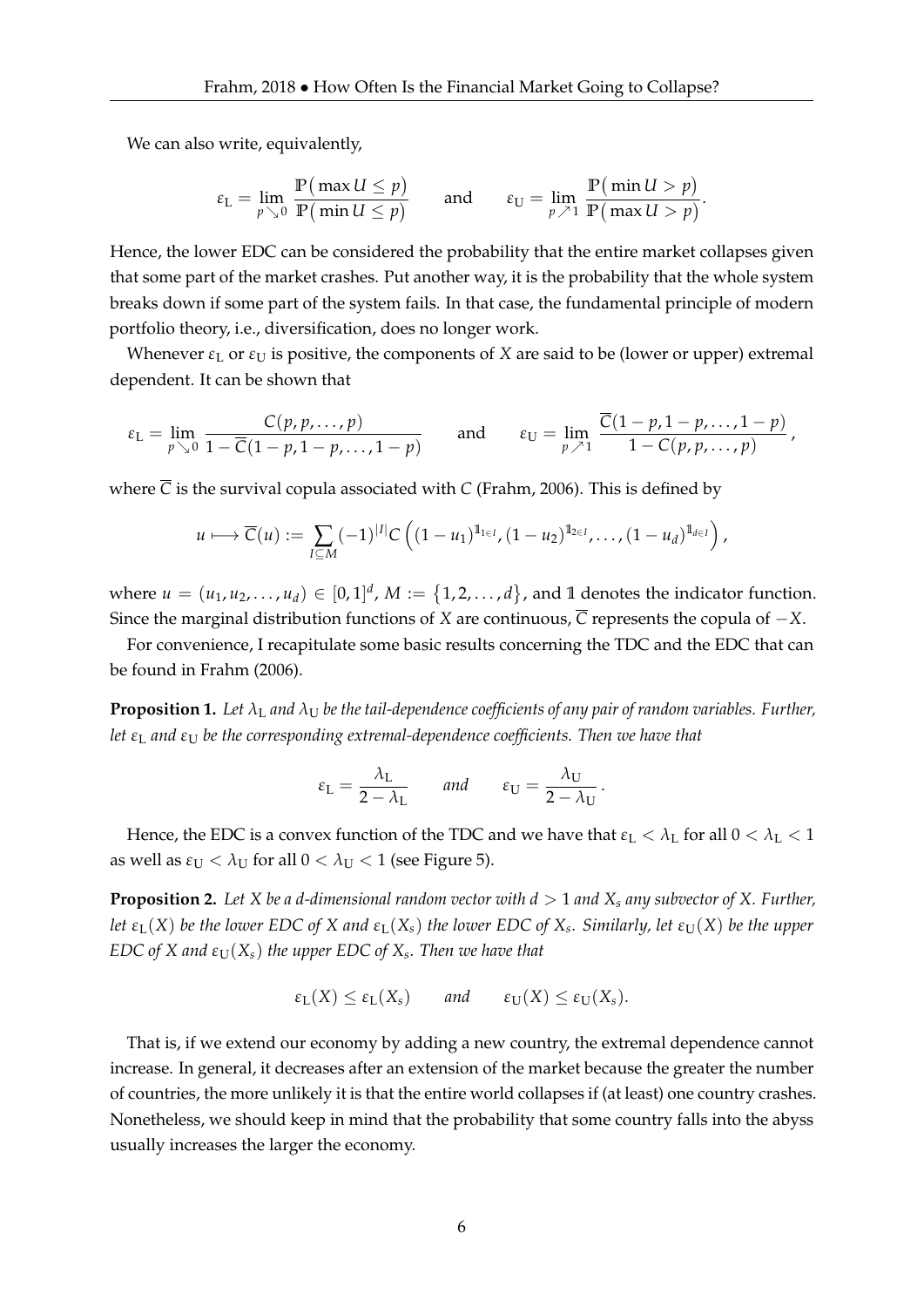

Figure 5: EDC of a 2-dimensional random vector as a function of the TDC.

Proposition 1 and Proposition 2 imply that

$$
\varepsilon_{\mathsf{L}}(X) \leq \varepsilon_{\mathsf{L}}(X_i, X_j) = \frac{\lambda_{\mathsf{L}}(X_i, X_j)}{2 - \lambda_{\mathsf{L}}(X_i, X_j)}
$$

for  $i, j = 1, 2, \ldots, d$ , where  $\lambda_L(X_i, X_j)$  denotes the TDC of  $X_i$  and  $X_j$ . Hence, the lower EDC of every 2-dimensional subvector of *X* is positive whenever the lower EDC of *X* is positive, which means that the lower TDC of each 2-dimensional subvector must be positive, too. Conversely, if the TDC of any subvector  $(X_i, X_j)$  is zero, the components of  $X$  cannot be extremal dependent. The same arguments apply to the upper risk measures. To sum up, if the components of a *d*dimensional random vector  $X = (X_1, X_2, \ldots, X_d)$  are extremal dependent, then  $X_i$  and  $X_j$  are tail dependent for  $i, j = 1, 2, \ldots, d$ , but if  $X_i$  and  $X_j$  are not tail dependent for any  $i, j \in \{1, 2, \ldots, d\}$ , then the components of *X* cannot be extremal dependent, too.

Let the copula *C* be symmetric in the sense that  $C(u) = \overline{C}(u)$  for all  $u \in [0,1]^d$ . This sort of symmetry shall be referred to as transpositional symmetry. If *C* is transpositionally symmetric, its "lower left corner" coincides with its "upper right corner," in which case the lower EDC of *X* corresponds to its upper EDC. Then we can simply write  $\varepsilon \equiv \varepsilon_L = \varepsilon_U$ . A *d*-dimensional random vector *X* has a transpositionally symmetric copula if the distribution of *X* is symmetric, i.e., if there exists a location vector  $\mu \in \mathbb{R}^d$  such that  $X - \mu$  has the same distribution as  $-(X - \mu)$ .

The components of a random vector  $X = (X_1, X_2, \ldots, X_d)$  are said to be comonotonic if their dependence is perfectly positive. More precisely, *X*1, *X*2, . . . , *X<sup>d</sup>* are comonotonic if and only if there exist a random variable *V* and *d* strictly increasing functions of the form  $f_i: \mathbb{R} \to \mathbb{R}$  such that  $X_i = f_i(V)$  for  $i = 1, 2, ..., d$ . In this case, the copula of *X* corresponds to the "minimum" copula"  $u \mapsto$  min  $u$ , which is called Fréchet-Hoeffding upper bound (Nelsen, 2006, p. 11). Then both the lower and the upper EDC of *X* equal 1. By contrast, if the components of *X* are mutually independent, the copula of *X* corresponds to the "product copula"  $u \mapsto \prod_{i=1}^d u_i$ , in which case both the lower EDC and the upper EDC of *X* equal 0.

Finally, if the dependence between two components  $X_i$  and  $X_j$  is perfectly negative, they are said to be countermonotonic. More precisely,  $X_i$  and  $X_j$  are countermonotonic if and only if there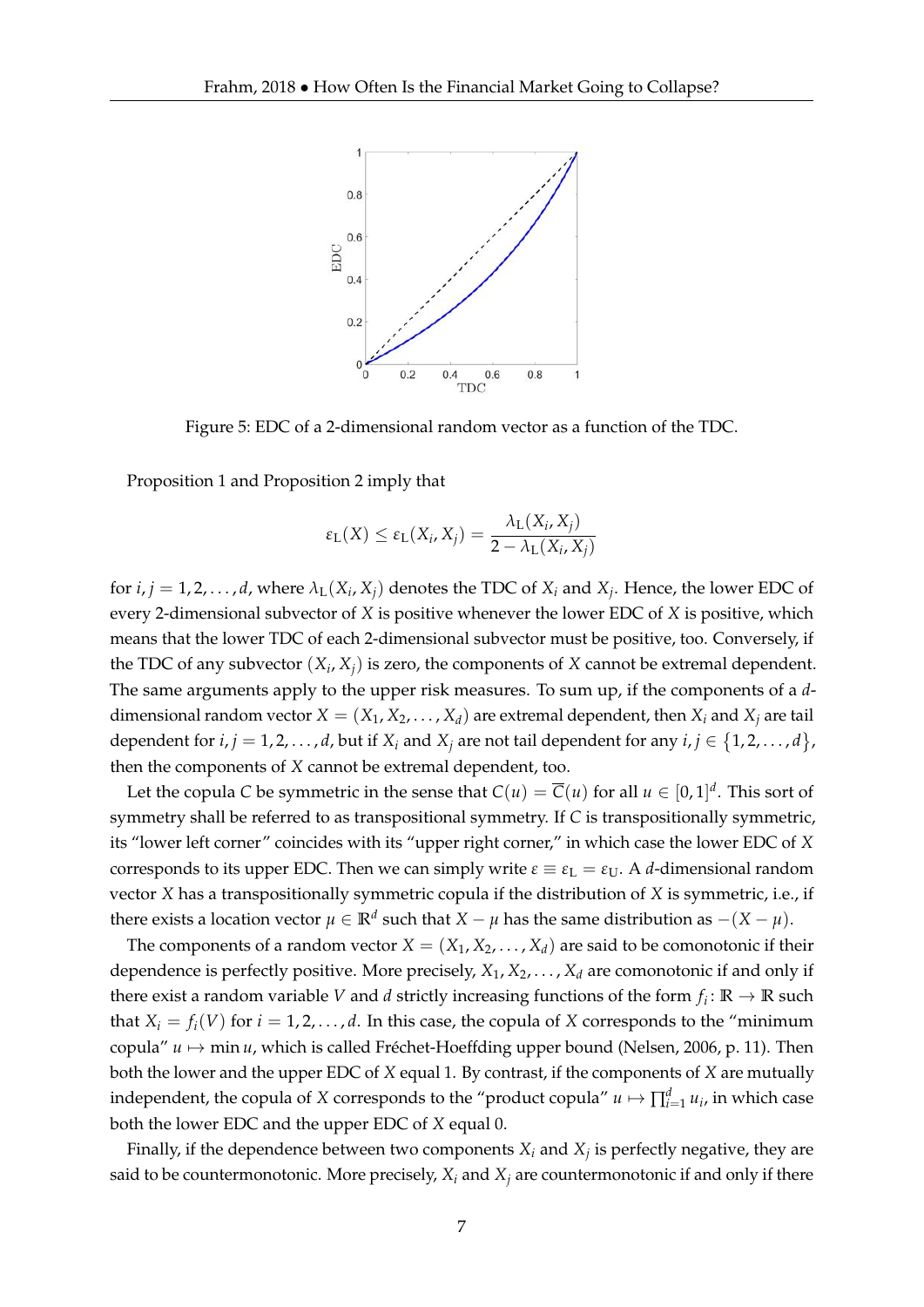exist a random variable *V*, a strictly increasing function  $f : \mathbb{R} \to \mathbb{R}$ , and a strictly decreasing function  $g: \mathbb{R} \to \mathbb{R}$  such that  $X_i = f(V)$  and  $X_j = g(V)$ . The copula of  $X_i$  and  $X_j$  corresponds to the Fréchet-Hoeffding lower bound  $(u_i, u_j) \mapsto \max\{u_i + u_j - 1, 0\}$  (Nelsen, 2006, p. 11). Then both the lower EDC and the upper EDC of (*X<sup>i</sup>* , *Xj*) equal 0. Hence, in the bivariate case, the EDC does not distinguish between countermonotonicity and independence.

#### **2.2. Regular Variation of Elliptical Distributions**

It is well-known that the multivariate normal distribution does not allow for tail dependence. This implies that the components of a normally distributed random vector cannot be extremal dependent either. In the risk-management literature, the class of elliptical distributions (Cambanis et al., 1981, Fang et al., 1990, Kelker, 1970) is often proposed as an appropriate alternative to the Gaussian distribution (see, e.g., Bingham and Kiesel, 2002, Eberlein and Keller, 1995, Frahm, 2004, McNeil et al., 2005, Ch. 3). Here, I will adopt this approach. Elliptical distributions cover, very well, the first three observations made in Figure 2, which are discussed in Section 1, and they are tractable even if the number of dimensions is high. The fourth phenomenon, namely that the distribution of extreme asset returns is asymmetric, cannot be explained by elliptical distributions. For this purpose, we could make use of generalized elliptical distributions (Frahm and Jaekel, 2015, Frahm, 2004, Section 3.2), but this goes beyond the scope of this work.

A *d*-dimensional random vector *X* is said to be elliptically distributed if and only if there exist a vector  $\mu \in \mathbb{R}^d$ , a matrix  $\Lambda \in \mathbb{R}^{d\times k}$ , a non-negative random variable  $\mathcal{R}$ , and a  $k$ -dimensional random vector  $S$  that is stochastically independent of  $R$  and uniformly distributed on the unit hypersphere  $\left\{s\in\mathbb{R}^k\colon \|s\|_2=1\right\}$  such that  $X=\mu+\Lambda\mathcal{R} S$  (Cambanis et al., 1981). The parameter  $\mu$  is called the location vector,  $\Sigma:=\Lambda\Lambda'$  is referred to as the dispersion matrix, and  $\cal R$  is said to be the generating variate of X. If  $\Lambda_1\Lambda_1'=\Lambda_2\Lambda_2'$  for any  $\Lambda_1$ ,  $\Lambda_2\in\mathbb{R}^{d\times k}$ , then  $\Lambda_1S$  and  $\Lambda_2S$  have the same distribution. That is, the distribution of *X* depends on Λ only through Σ and, without loss of generality, I assume that  $rk \Sigma = d = k$ . The second moments of *X* are finite if and only if  $E(\mathcal{R}^2)<\infty$ , in which case we have that  $\textbf{Var}(X)=E(\mathcal{R}^2)\,\Sigma/d.$  However, the dispersion matrix  $\Sigma$  exists (and is finite) even if  $\textbf{E}(\mathcal{R}^2)=\infty.$  The distribution of  $X$  is symmetric around  $\mu$  and so the lower EDC coincides with the upper EDC of *X*.

In general, the components of an elliptically distributed random vector *X* exhibit two sorts of dependencies, viz.

- (i) linear dependence, which can be expressed by the dispersion matrix  $\Sigma$  and
- (ii) nonlinear dependence, which is determined by the generating variate  $\mathcal{R}$ .

For example, the (spherically distributed) random vector *X* = *S* contains no linear dependence at all. Nonetheless, in a nonlinear manner, the components of *X* highly depend on each other because the generating variate  $\mathcal{R} = 1$  forces them to be such that  $||X||_2 = 1$ . It is well-known that the components of *X* are mutually independent if and only if *X* possesses a normal distribution, i.e.,  $\mathcal{R}^2 = \chi_d^2$ , and the off-diagonal elements of  $\Sigma$  are zero.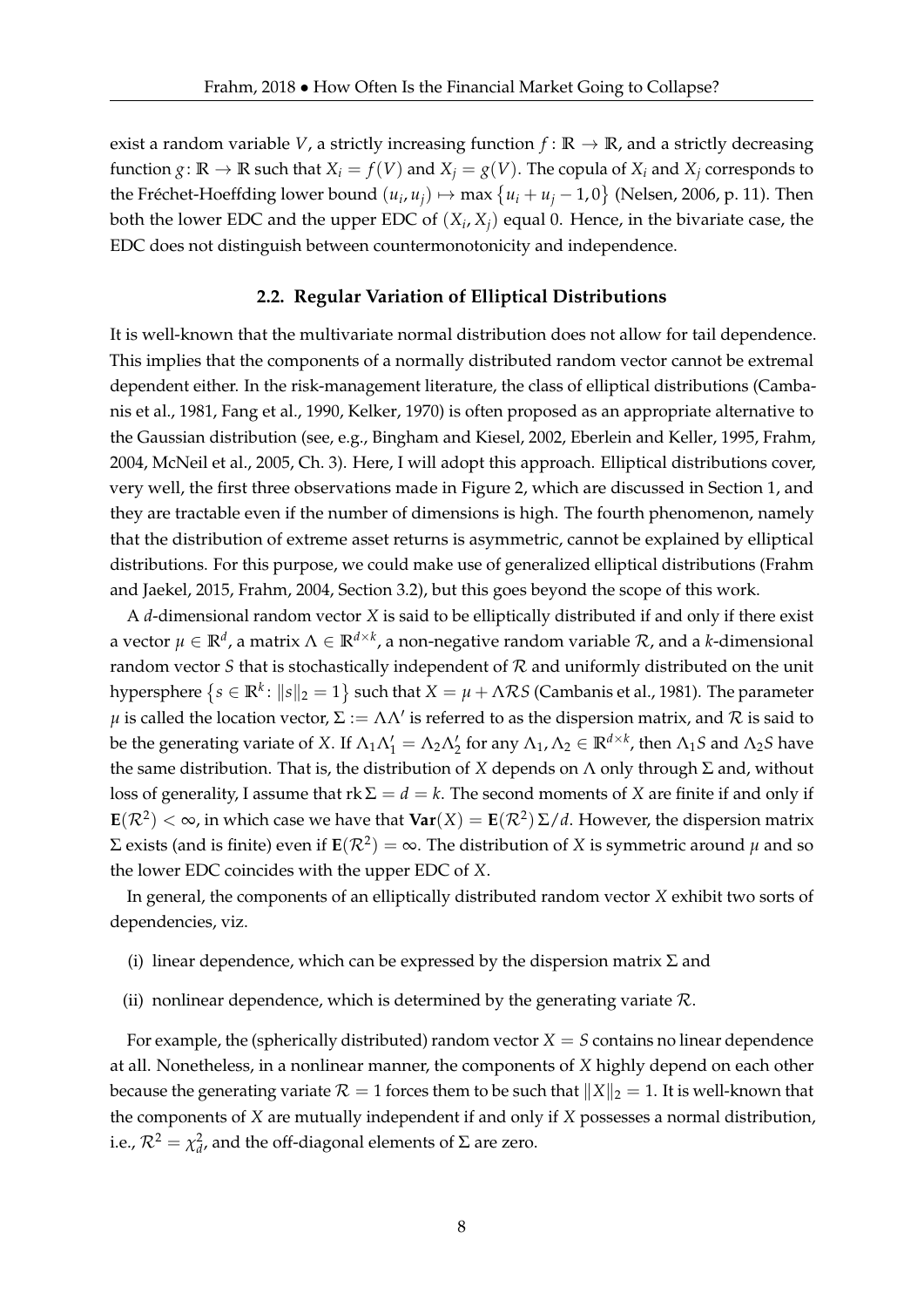In risk management it is typically assumed that the survival function of  $R$  is regularly varying (Mikosch, 2003). This means that

$$
\mathbb{P}(\mathcal{R} > r) = f(r) r^{-\alpha}, \qquad \alpha \ge 0,
$$

for all  $r > 0$ , where f is a slowly varying function, i.e.,  $f(tr)/f(r) \rightarrow 1$  as  $r \rightarrow \infty$  for all  $t > 0$ .<sup>3</sup> Put another way,  $r \mapsto \mathbb{P}(\mathcal{R} > r)$  tends to a power law. This is equivalent to

$$
\frac{\mathbb{P}(\mathcal{R} > tr)}{\mathbb{P}(\mathcal{R} > r)} \longrightarrow t^{-\alpha}, \qquad r \longrightarrow \infty,
$$

for all  $t > 0$ . In this case, the distribution of  $R$  is said to be heavy tailed and  $\alpha$  represents its tail index. The lower  $\alpha$  the heavier the tail of the distribution of  $\mathcal{R}$ . To keep the terminology simple, I will say that R itself is heavy tailed or, equivalently, regularly varying (with tail index *α*).

Further, a *d*-dimensional random vector *X* is said to be regularly varying with tail index *α* ≥ 0 if and only if there exists a *d*-dimensional random vector *S* that is distributed on the unit hypersphere  $\mathcal{S}^{d-1} = \{s \in \mathbb{R}^d \colon \|s\| = 1\}$  such that

$$
\frac{\mathbb{P}(|X| > tr, X/||X|| \in B)}{\mathbb{P}(|X|| > r)} \longrightarrow t^{-\alpha} \mathbb{P}(S \in B), \qquad r \longrightarrow \infty,
$$

for all *t* > 0 and every Borel set  $B \subseteq S^{d-1}$  with  $\mathbb{P}(S \in \partial B) = 0$  (Mikosch, 2003).<sup>4</sup> Here, we can choose any arbitrary norm  $\|\cdot\|$ , but the unit hypersphere  $\mathcal{S}^{d-1}$  depends on the choice of  $\|\cdot\|.$ However, the norm does not affect the tail index *α* (Hult and Lindskog, 2002, Lemma 2.1).

Regular variation properties of elliptical distributions are investigated by Frahm (2006), Hult and Lindskog (2002) as well as Schmidt (2002). The latter focus on the relationship between regular variation and the TDC. By contrast, Frahm (2006) studies the EDC of regularly varying elliptically distributed random vectors. Suppose that *X* is elliptically distributed with location vector  $\mu = 0$  and let  $\|\cdot\|_{\Sigma}$  be the Mahalanobis norm, i.e.,  $\|x\|_{\Sigma}^2 = x'\Sigma^{-1}x$  for all  $x \in \mathbb{R}^d$ . Then we have that  $||X||_{\Sigma} = \mathcal{R}$  and  $X/||X||_{\Sigma} = \Lambda S$ , which leads to

$$
\frac{\mathbb{P}(\|X\|_{\Sigma} > tr, X/\|X\|_{\Sigma} \in B)}{\mathbb{P}(\|X\|_{\Sigma} > r)} = \frac{\mathbb{P}(\mathcal{R} > tr)}{\mathbb{P}(\mathcal{R} > r)} \cdot \mathbb{P}(\Lambda S \in B) \longrightarrow t^{-\alpha} \mathbb{P}(\Lambda S \in B),
$$

where  $S \in \left\{s \in \mathbb{R}^d \colon \|s\|_2 = 1\right\}$  and thus  $\Lambda S \in \left\{s \in \mathbb{R}^d \colon \|s\|_{\Sigma} = 1\right\}$ . That is, if the generating variate  $R$  is regularly varying, the random vector  $X$  inherits the tail index of  $R$ . Moreover, the regular variation property is not affected by translations of *X*, i.e., the previous result holds true if  $\mu \neq 0$  (Hult and Lindskog, 2002, Lemma 2.2).

<sup>&</sup>lt;sup>3</sup>This implies that there exists some threshold  $\tau > 0$  such that  $f(r) > 0$  for all  $r \geq \tau$ .

<sup>4</sup>Here, "*∂B*" denotes the boundary of *B*.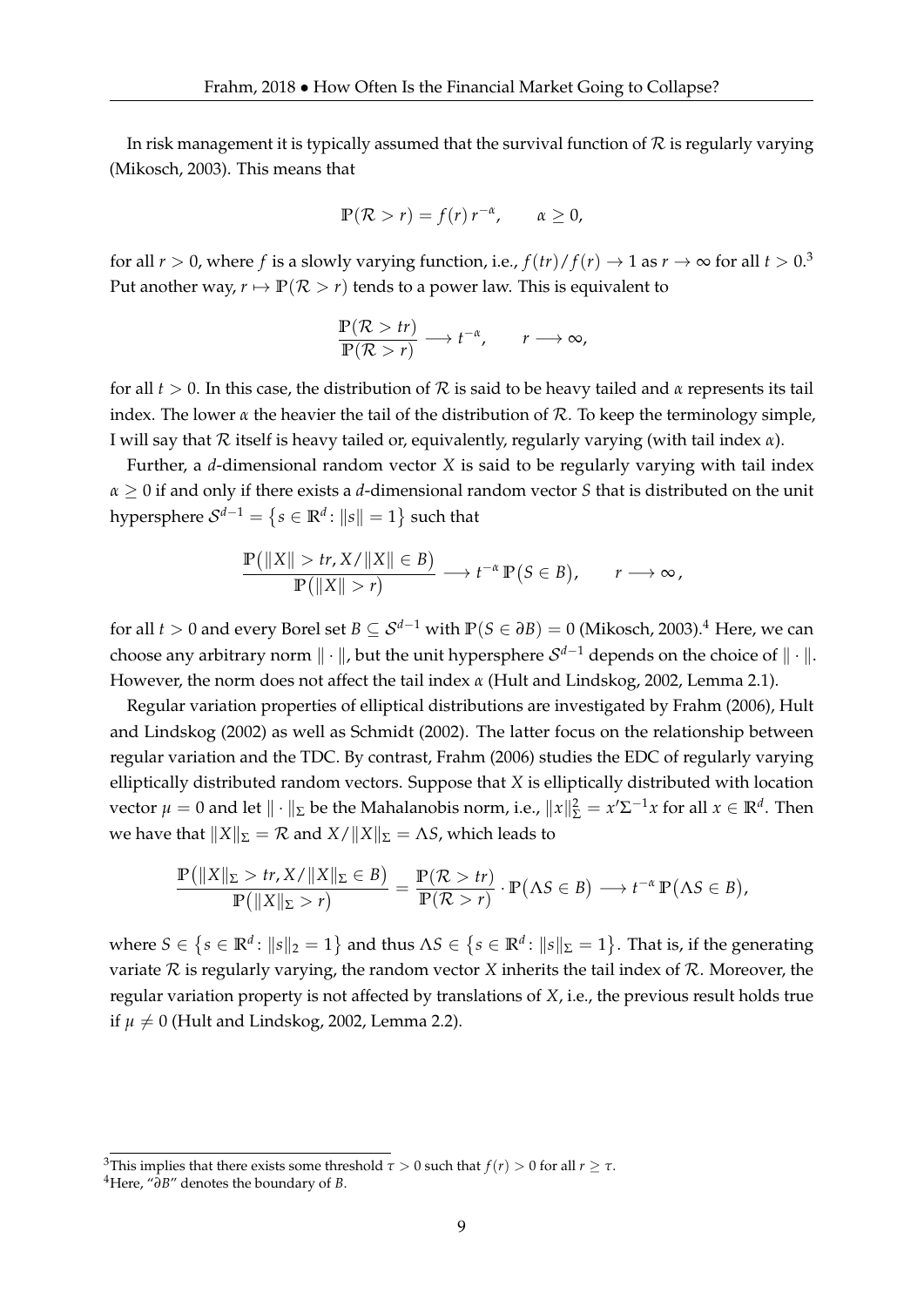Now, suppose that R is regularly varying with tail index *α* and define

$$
\Sigma =: \begin{bmatrix} \sigma_1^2 & \sigma_{12} & \cdots & \sigma_{1d} \\ \sigma_{21} & \sigma_2^2 & \cdots & \sigma_{2d} \\ \vdots & \vdots & \ddots & \vdots \\ \sigma_{d1} & \sigma_{d2} & \cdots & \sigma_d^2 \end{bmatrix}, \quad \sigma := \begin{bmatrix} \sigma_1 & 0 & \cdots & 0 \\ 0 & \sigma_2 & \cdots & 0 \\ \vdots & \vdots & \ddots & \vdots \\ 0 & 0 & \cdots & \sigma_d \end{bmatrix}, \quad \rho := \begin{bmatrix} 1 & \rho_{12} & \cdots & \rho_{1d} \\ \rho_{21} & 1 & \cdots & \rho_{2d} \\ \vdots & \vdots & \ddots & \vdots \\ \rho_{d1} & \rho_{d2} & \cdots & 1 \end{bmatrix},
$$

where  $\rho_{ij} := \sigma_{ij}/(\sigma_i\sigma_j)$  for  $i,j=1,2,\ldots,d$  with  $\sigma_{ii}\equiv\sigma_i^2$  for  $i=1,2,\ldots,d$ . Thus,  $\rho$  represents the correlation matrix of *X* and we have that  $\Sigma = \sigma \rho \sigma$ . Since  $\mathbf{E}(\mathcal{R}^{\gamma}) < \infty$  for all  $\gamma < \alpha$  but  $\textbf{E}(\mathcal{R}^\gamma)=\infty$  for all  $\gamma>\alpha$  (Embrechts et al., 1997, Proposition A3.8), the second moment of  $\mathcal R$ is infinite if its tail index is lower than 2. Then the covariance matrix of *X* remains undefined. However, *ρ* still exists and can be considered a "pseudo-correlation matrix" (Frahm, 2006).

The parameters *µ* and *σ* affect only the marginal distribution functions of *X* but not its copula. For this reason, we may concentrate on the correlation matrix  $\rho$  and the distribution of  $R$  in order to calculate the EDC of *X*. The dispersion matrix  $\Sigma$  is positive definite and so the same holds true for *ρ*. We can choose any matrix  $\sqrt{\rho} \in \mathbb{R}^{d \times d}$  with  $\text{rk}\sqrt{\rho} = d$  such that  $\rho = \sqrt{\rho} \sqrt{\rho'}$ and thus  $\Lambda = \sigma \sqrt{\rho}$ . Now, define the random variables  $Y := \min_{\Lambda} \sqrt{\rho} S$  and  $Z := \max_{\Lambda} \sqrt{\rho} S$ .

The following theorem represents the main theoretical result of this work.

**Theorem 1.** *Let X be a d-dimensional regularly varying elliptically distributed random vector with positive definite correlation matrix ρ and tail index α* ≥ 0*. Then both the lower and the upper EDC of X correspond to*

$$
\varepsilon = \frac{\int_0^\infty y^\alpha dF_Y(y)}{\int_0^\infty z^\alpha dF_Z(z)},
$$

*where F*<sub>*Y*</sub> and F<sub>*Z*</sub> *denote the distribution functions of*  $Y = \min \sqrt{\rho} S$  *and*  $Z = \max \sqrt{\rho} S$ *, respectively.* 

*Proof.* The copula of  $X = \mu + \sigma \sqrt{\rho} \mathcal{RS}$  neither depends on  $\mu$  nor on  $\sigma$ . Hence, we may focus on the standardized random vector  $\zeta := \sqrt{\rho} \mathcal{R} S$ . The distribution of  $\zeta$  is symmetric and so the lower EDC coincides with the upper EDC of *ξ*. Moreover, the marginal distribution functions of *ξ* are identical and so the EDC can be calculated by

$$
\varepsilon = \lim_{r \to \infty} \frac{\mathbb{P}(\zeta > r\mathbb{1})}{1 - \mathbb{P}(\zeta \leq r\mathbb{1})} = \lim_{r \to \infty} \frac{\mathbb{P}(\mathcal{R}Y > r)}{\mathbb{P}(\mathcal{R}Z > r)}.
$$

By applying the Law of Total Probability we obtain

$$
\varepsilon = \lim_{r \to \infty} \frac{\int_0^\infty \mathbb{P}(\mathcal{R} > r/y) dF_Y(y)}{\int_0^\infty \mathbb{P}(\mathcal{R} > r/z) dF_Z(z)} = \lim_{r \to \infty} \frac{\int_0^\infty \mathbb{P}(\mathcal{R} > y^{-1}r) / \mathbb{P}(\mathcal{R} > r) dF_Y(y)}{\int_0^\infty \mathbb{P}(\mathcal{R} > z^{-1}r) / \mathbb{P}(\mathcal{R} > r) dF_Z(z)}.
$$

Since R is regularly varying with tail index *α*, we have that

$$
\frac{\mathbb{P}(\mathcal{R} > y^{-1}r)}{\mathbb{P}(\mathcal{R} > r)} \longrightarrow y^{\alpha} \quad \text{and} \quad \frac{\mathbb{P}(\mathcal{R} > z^{-1}r)}{\mathbb{P}(\mathcal{R} > r)} \longrightarrow z^{\alpha}, \quad r \longrightarrow \infty.
$$

The convergence is uniform in  $(0, a]$  for all  $a > 0$  (Embrechts et al., 1997, Theorem A3.2). Further,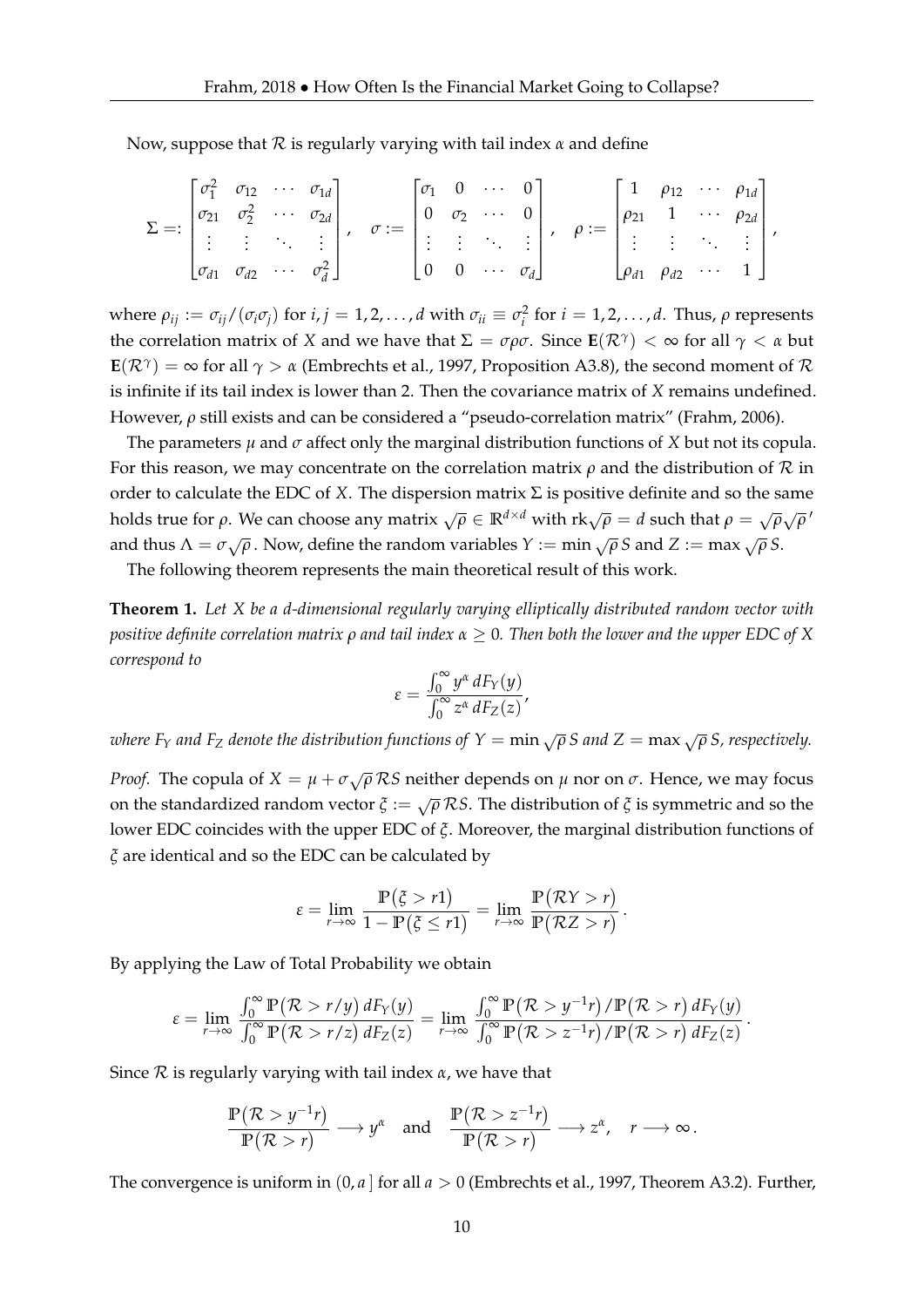|             | $\alpha$ |        |        |        |        |        |        |          |  |
|-------------|----------|--------|--------|--------|--------|--------|--------|----------|--|
| $\rho_{12}$ | $\theta$ | 1      | 2      | 3      | 4      | 5      | 10     | $\infty$ |  |
| $-1$        |          | 0      | 0      | 0      | 0      | 0      | 0      | $\Omega$ |  |
| $-0.75$     |          | 0.0334 | 0.0099 | 0.0031 | 0.0010 | 0.0003 | 0      | 0        |  |
| $-0.5$      | 1        | 0.0718 | 0.0297 | 0.0130 | 0.0059 | 0.0027 | 0.0001 | $\Omega$ |  |
| $-0.25$     | 1        | 0.1170 | 0.0590 | 0.0316 | 0.0175 | 0.0099 | 0.0006 | $\theta$ |  |
| 0           | 1        | 0.1716 | 0.0999 | 0.0616 | 0.0393 | 0.0255 | 0.0034 | $\Omega$ |  |
| 0.25        | 1        | 0.2404 | 0.1576 | 0.1088 | 0.0775 | 0.0563 | 0.0132 | $\Omega$ |  |
| 0.5         | 1        | 0.3333 | 0.2430 | 0.1852 | 0.1449 | 0.1155 | 0.0427 | $\Omega$ |  |
| 0.75        |          | 0.4776 | 0.3883 | 0.3261 | 0.2793 | 0.2424 | 0.1338 | $\theta$ |  |
|             | 1        |        |        |        |        |        |        |          |  |

Table 1: EDC for different values of  $\rho_{12}$  and  $\alpha$  in the case of  $d = 2$ .

the distribution of *Z* and thus also of  $Y \le Z$  has a finite right endpoint. Hence, we can choose a sufficiently large number *a* and apply the Dominated Convergence Theorem, which implies that

$$
\lim_{r\to\infty}\int_0^\infty\frac{\mathbb{P}(\mathcal{R}>y^{-1}r)}{\mathbb{P}(\mathcal{R}>r)}\,dF_Y(y)=\int_0^\infty y^\alpha\,dF_Y(y)<\infty
$$

as well as

$$
\lim_{r\to\infty}\int_0^\infty\frac{\mathbb{P}(\mathcal{R}>z^{-1}r)}{\mathbb{P}(\mathcal{R}>r)}\,dF_Z(z)=\int_0^\infty z^\alpha\,dF_Z(z)<\infty\,.
$$

This leads us to the desired result.

The result of Theorem 1 can be expressed, equivalently, by

$$
\varepsilon = \frac{\mathbf{E}(\max\{\min \sqrt{\rho} S, 0\}^{\alpha})}{\mathbf{E}(\max\{\max \sqrt{\rho} S, 0\}^{\alpha})}.
$$
 (1)

This expression clearly reveals that the EDC of a regularly varying elliptically distributed random vector depends only on *ρ* and *α*. In particular, the given formula is comfortable if we want to approximate *ε* by numerical simulation.

Table 1 contains the EDC of a 2-dimensional regularly varying elliptically distributed random vector for different values of  $ρ_{12} = ρ_{21}$  and *α*. The EDC equals 1 if  $ρ_{12} = 1$  or  $α = 0$ , whereas it equals 0 if  $ρ_{12} = -1$  (but not  $α = 0$ ) or  $α = ∞$  (but not  $ρ_{12} = 1$ ), where " $ρ_{12} = -1$ ," " $ρ_{12} = 1$ ," and " $\alpha = \infty$ " shall be interpreted as the limiting cases  $\rho_{12} \searrow -1$ ,  $\rho_{12} \nearrow 1$ , and  $\alpha \to \infty$ .

## **3. Empirical Investigation**

The EDC is an asymptotic risk measure. Usually, such kind of risk measures are not easy to estimate if the sample size is small or if the estimator is nonparametric (Frahm et al., 2005). The trick is to use a semiparametric approach, i.e., to combine parametric and nonparametric elements. Here, we adopt this approach by restricting ourselves to elliptical distributions. Hence,

 $\Box$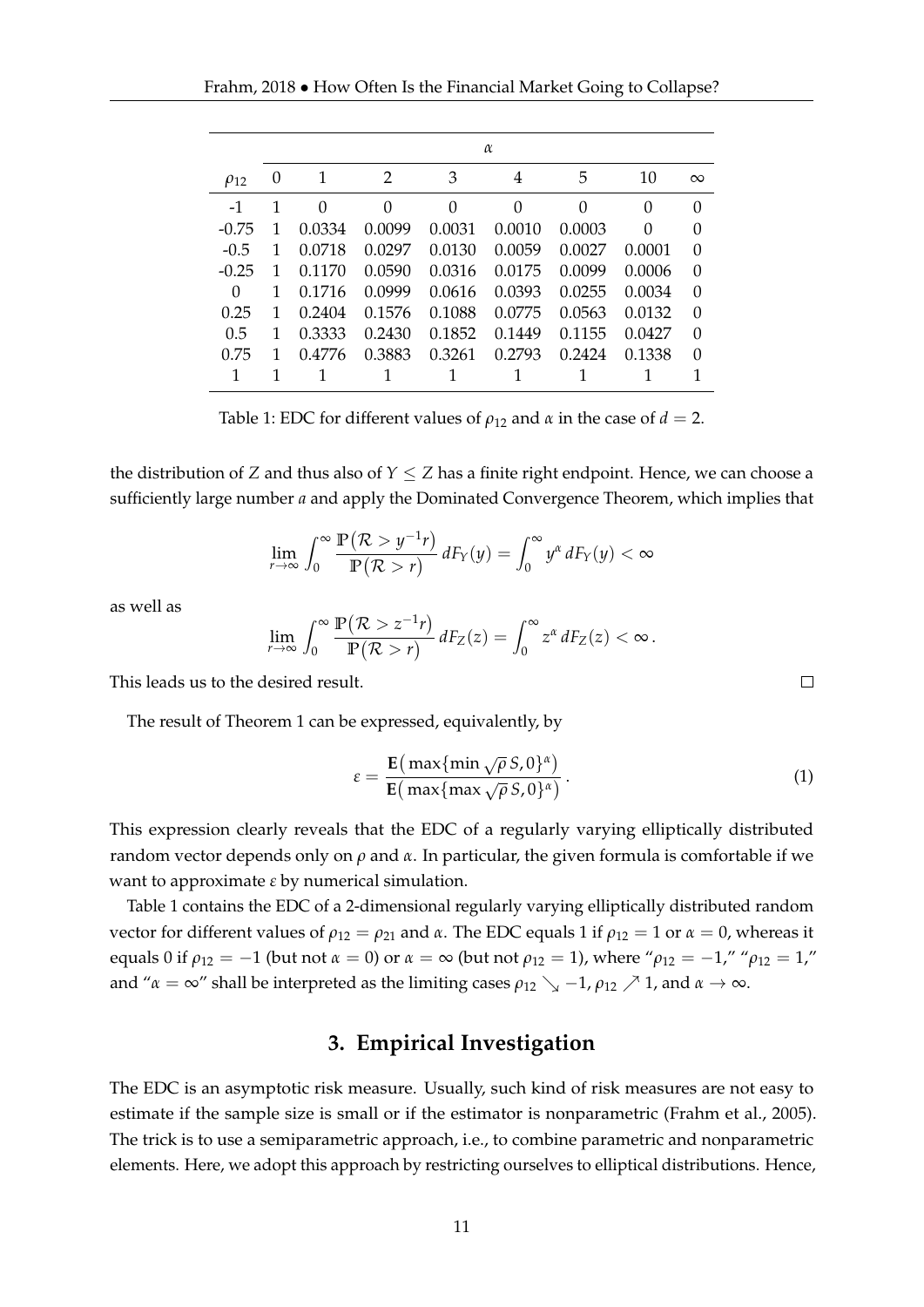| Frahm, 2018 • How Often Is the Financial Market Going to Collapse? |  |  |  |  |
|--------------------------------------------------------------------|--|--|--|--|
|--------------------------------------------------------------------|--|--|--|--|

|            | Canada |        | France Germany | Italy        | Japan  | UK     | <b>USA</b> |
|------------|--------|--------|----------------|--------------|--------|--------|------------|
| Canada     |        | 0.5659 | 0.5480         | 0.5159       | 0.1644 | 0.5745 | 0.6155     |
| France     | 0.5659 |        | 0.9205         | 0.8729       | 0.1871 | 0.8317 | 0.5014     |
| Germany    | 0.5480 | 0.9205 | $\mathbf{1}$   | 0.8276       | 0.1833 | 0.7921 | 0.5152     |
| Italy      | 0.5159 | 0.8729 | 0.8276         | $\mathbf{1}$ | 0.1417 | 0.7475 | 0.4492     |
| Japan      | 0.1644 | 0.1871 | 0.1833         | 0.1417       |        | 0.2011 | 0.0288     |
| <b>UK</b>  | 0.5745 | 0.8317 | 0.7921         | 0.7475       | 0.2011 | 1      | 0.4707     |
| <b>USA</b> | 0.6155 | 0.5014 | 0.5152         | 0.4492       | 0.0288 | 0.4707 |            |
|            |        |        |                |              |        |        |            |

Table 2: Estimate of *ρ* based on Tyler's M-estimator for scatter.

we allow for a large number of well-known multivariate distributions, e.g., the Gaussian, the sub-Gaussian *α*-stable distribution (Rachev and Mittnik, 2000) as well as the symmetric generalized hyperbolic distribution (Barndorff-Nielsen et al., 1982). The latter class of distributions contains the multivariate *t*- and the Cauchy distribution as special cases. Regular variation excludes the Gaussian distribution and any other elliptical distribution with exponentially decaying tails. However, in the light of Figure 1 and Figure 2, this restriction is not binding at all in our context.

#### **3.1. Estimating the Correlation Matrix**

The EDC can simply be estimated by using the plug-in approach. For this purpose, we have to choose some appropriate estimators for  $\rho$  and  $\alpha$  in order to substitute the true parameters with the corresponding estimates. According to Theorem 1, the EDC is a function of *ρ* and *α* and with Eq. 1 it is quite simple to compute the estimate of *ε* given the estimates of *ρ* and *α*.

Let  $X_i = \mu + \Lambda \mathcal{R}_i S_i$  be the (7-dimensional) vector of log-returns at Day  $j = 1, 2, ..., n$ . Hence, *μ* and Σ are constant over time and I assume that the generating variates  $\mathcal{R}_1, \mathcal{R}_2, \ldots, \mathcal{R}_n$  are identically distributed. The components of the *d*-dimensional stochastic process {*X*·*n*} need not be serially independent. It suffices to assume that  ${X<sub>n</sub>}$  is (strictly) stationary and ergodic.

In order to estimate *ρ*, I use Tyler's M-estimator for Σ (Tyler, 1987a,b), viz.

$$
\hat{\Sigma} = \frac{d}{n} \sum_{j=1}^{n} \frac{(X_j - \hat{\mu})(X_j - \hat{\mu})'}{(X_j - \hat{\mu})' \hat{\Sigma}^{-1}(X_j - \hat{\mu})},
$$
\n(2)

where  $\hat{\mu}$  is the estimator for  $\mu$  that is associated with  $\hat{\Sigma}$  in a natural way (Hettmansperger and Randles, 2002, Tyler, 1987a). This estimator proves to be favorable whenever the data exhibit heavy tails (Frahm, 2004, Frahm and Jaekel, 2010, 2015). Tyler's M-estimator is the most robust estimator for  $\Sigma$  if the distribution of *X* is elliptical (Tyler, 1987a). If the location vector  $\mu$  is considered known, the distribution of  $\widehat{\Sigma}$  is not affected by the generating variate,  $\mathcal{R}$ , at all. For more details on that topic see the aforementioned references as well as Adrover (1998), Dümbgen and Tyler (2005), Kent and Tyler (1988, 1991), Maronna and Yohai (1990), Tyler (1983), and Tyler (1987b). The estimate of *ρ* based on Tyler's M-estimator is given in Table 2.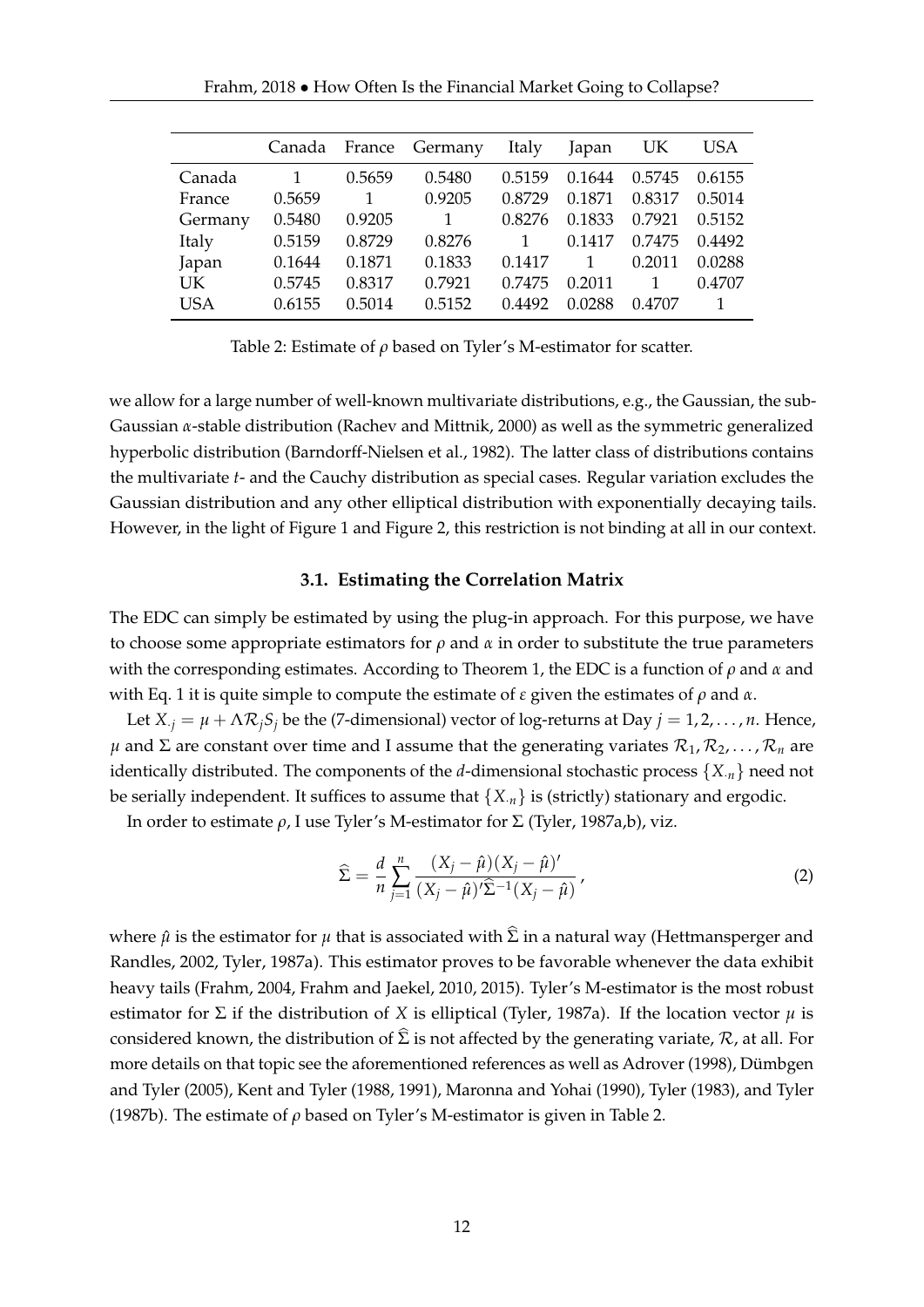#### **3.2. Estimating the Tail Index**

Extreme value theory provides many possibilities in order to estimate the tail index of a regularly varying random variable (Embrechts et al., 1997, Chapter 6). However, the aforementioned authors clearly advocate the peaks-over-threshold (POT) method (Embrechts et al., 1997, p. 340). First of all, we have to estimate the realizations of  $R$ , which represents a latent variable. The dispersion matrix  $\Sigma$  can be identified only up to some scaling constant  $\kappa^2 > 0$  because  $X = \mu + \frac{1}{2}$  $\Lambda RS = \mu + (\kappa \Lambda)(\mathcal{R}/\kappa)S$  for all  $\kappa > 0$ . Tyler's M-estimator suffers from the same identification problem, since Eq. 2 remains valid if we substitute the estimate  $\widehat{\Sigma}$  with  $\kappa^2 \widehat{\Sigma}$  for any  $\kappa > 0$ .

However, we are not affected by the identification problem. Note that

$$
(X - \mu)'(\kappa^2 \Sigma)^{-1} (X - \mu) = (\mathcal{R}/\kappa)^2,
$$

but the tail index of R/*κ* does not depend on *κ* at all. For this reason, we can choose any positive constant *κ* or, equivalently, any appropriate shape matrix Σ (Frahm, 2009, Paindaveine, 2008). Suppose that  $\texttt{E}(\mathcal{R}^2)<\infty.$  We will see later on that this assumption is not too farfetched. In this case, we can assume without loss of generality that  $\Sigma$  is such that  $\mathbf{E}(\mathcal{R}^2) = d$ , which guarantees that  $\text{Var}(X) = \Sigma$ . Now, the realization  $r_j$  of the generating variate at Day  $j = 1, 2, ..., n$ , i.e.,  $\mathcal{R}_j$ , can be estimated by

$$
\hat{r}_j = \sqrt{(x_j - \hat{\mu})'\hat{\Sigma}^{-1}(x_j - \hat{\mu})},
$$

where  $x_j$  is the realization of  $X_j$  and  $\hat{\Sigma}$  is such that  $\frac{1}{n}\sum_{j=1}^n \hat{r}_j^2 = 7$ . Figure 6 contains the kernel density of  $\hat{r}_1^2$ ,  $\hat{r}_2^2$ , . . . ,  $\hat{r}_n^2$  and the  $\chi_d^2$ -density with  $d=7$  degrees of freedom. Once again, we can see that the normal-distribution hypothesis ( $\mathcal{R}^2 = \chi_d^2$ ) is clearly violated.



Figure 6: Kernel density of  $\hat{r}_1^2, \hat{r}_2^2, \ldots, \hat{r}_n^2$  (blue line) vs.  $\chi_d^2$ -density with  $d = 7$  (black line).

The mean-excess plot (Embrechts et al., 1997, Section 6.2.2) based on  $\hat{r}_1$ ,  $\hat{r}_2$ , ...,  $\hat{r}_n$  is given by Figure 7. It clearly reveals that  $R$  has a power tail with positive tail index. We may choose  $\tau = 4$ as a critical threshold and calculate the excess  $\hat{w}_j := \hat{r}_j - 4$  for all  $\hat{r}_j > 4$  (Embrechts et al., 1997, Section 6.5.1). The POT estimator for the tail index *α* represents a maximum-likelihood estimator that is based on the assumption that the excesses follow a generalized Pareto distribution. More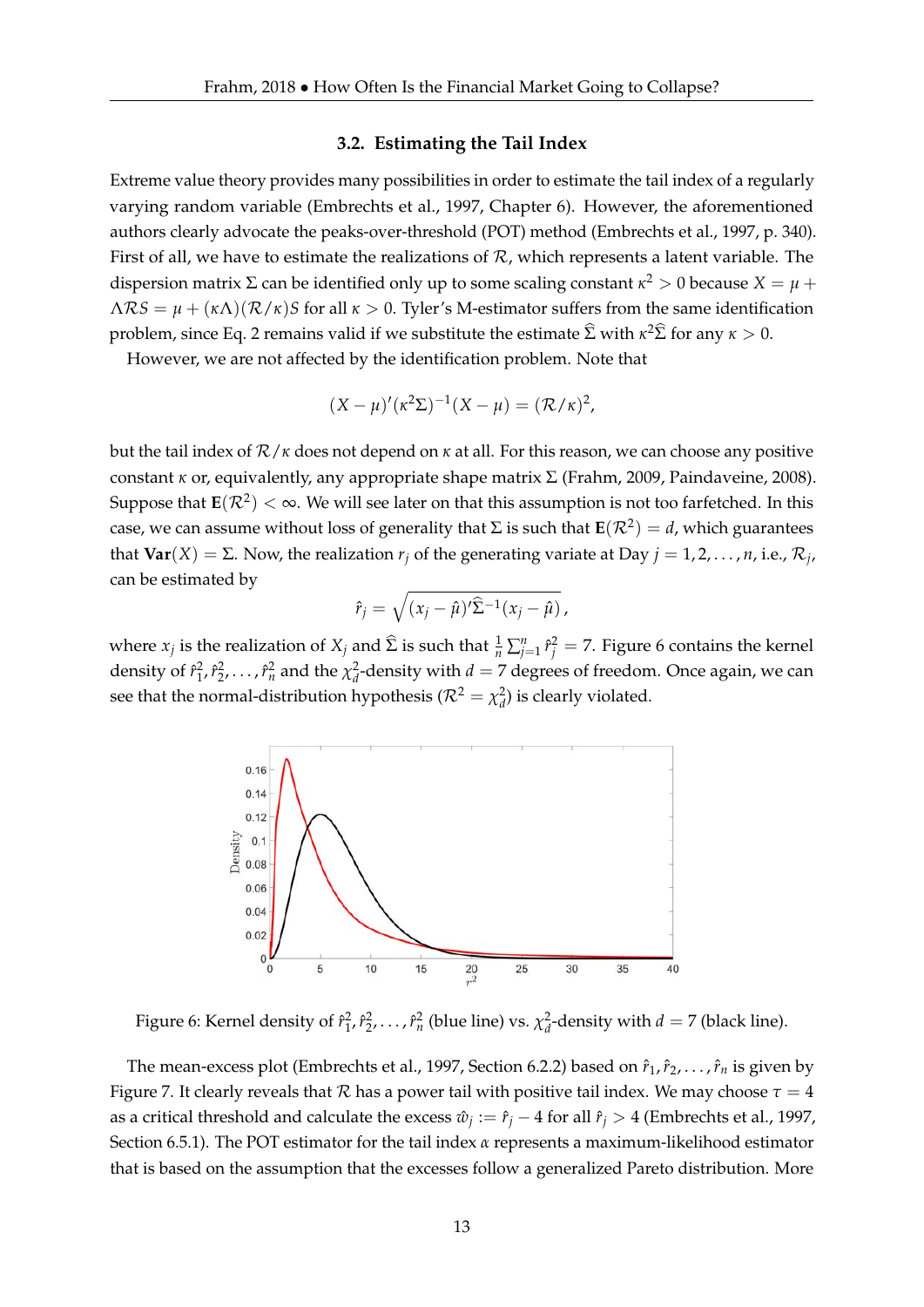

Figure 7: Empirical mean-excess function of  $\hat{r}_1$ ,  $\hat{r}_2$ , ...,  $\hat{r}_n$ .

precisely, the density of the excess  $w \geq 0$  is assumed to be

$$
f(w) = \frac{1}{\beta} \left( 1 + \frac{w}{\alpha \beta} \right)^{-\alpha - 1},
$$

where  $\alpha > 0$  is the tail index and  $\beta > 0$  represents a scale parameter.

After applying the maximum-likelihood estimator to  $\hat{w}_1, \hat{w}_2, \dots, \hat{w}_n$  we obtain  $\hat{\alpha} = 4.1893$ . The corresponding standard error is 1.1108 under the simplifying assumption that the observations are serially independent. Hence, the estimation risk turns out to be relatively large, which is a typical phenomenon when using extreme value theory in order to analyze financial data. The one-sided 95%-confidence interval for *α* is [2.3621, ∞), whereas the two-sided 95%-confidence interval corresponds to [2.0121, 6.3665]. Thus, we may at least expect that  $\alpha > 2$ , i.e., that the second moment of  $R$  is finite, but not much more.

#### **3.3. Ruin Probabilities**

In the following, let

- $\bullet \; \pi := \mathbb{P}\big(\min U \leq p\big)$  be the probability that at least one country has a *p*-shortfall and
- $\bullet \; \; \psi := \mathbb{P}\big(\max U \leq p\big)$  be the probability that all countries have a *p*-shortfall.

The latter is referred to as a one-day ruin probability.

If *p* is sufficiently small, we have that

$$
\psi = \frac{\mathbb{P}(\max U \leq p)}{\mathbb{P}(\min U \leq p)} \cdot \mathbb{P}(\min U \leq p) \approx \varepsilon \pi.
$$

This simple approximation can be used in order to estimate the ruin probability *ψ* by *ε*ˆ*π*ˆ, where *ε*ˆ is the plug-in estimator for *ε* and *π*ˆ is the empirical estimator for *π*. The basic idea is to use an empirical estimator whenever the number of observations is large enough, but to apply a semiparametric approach if the number of observations is small or even zero. Estimating *π*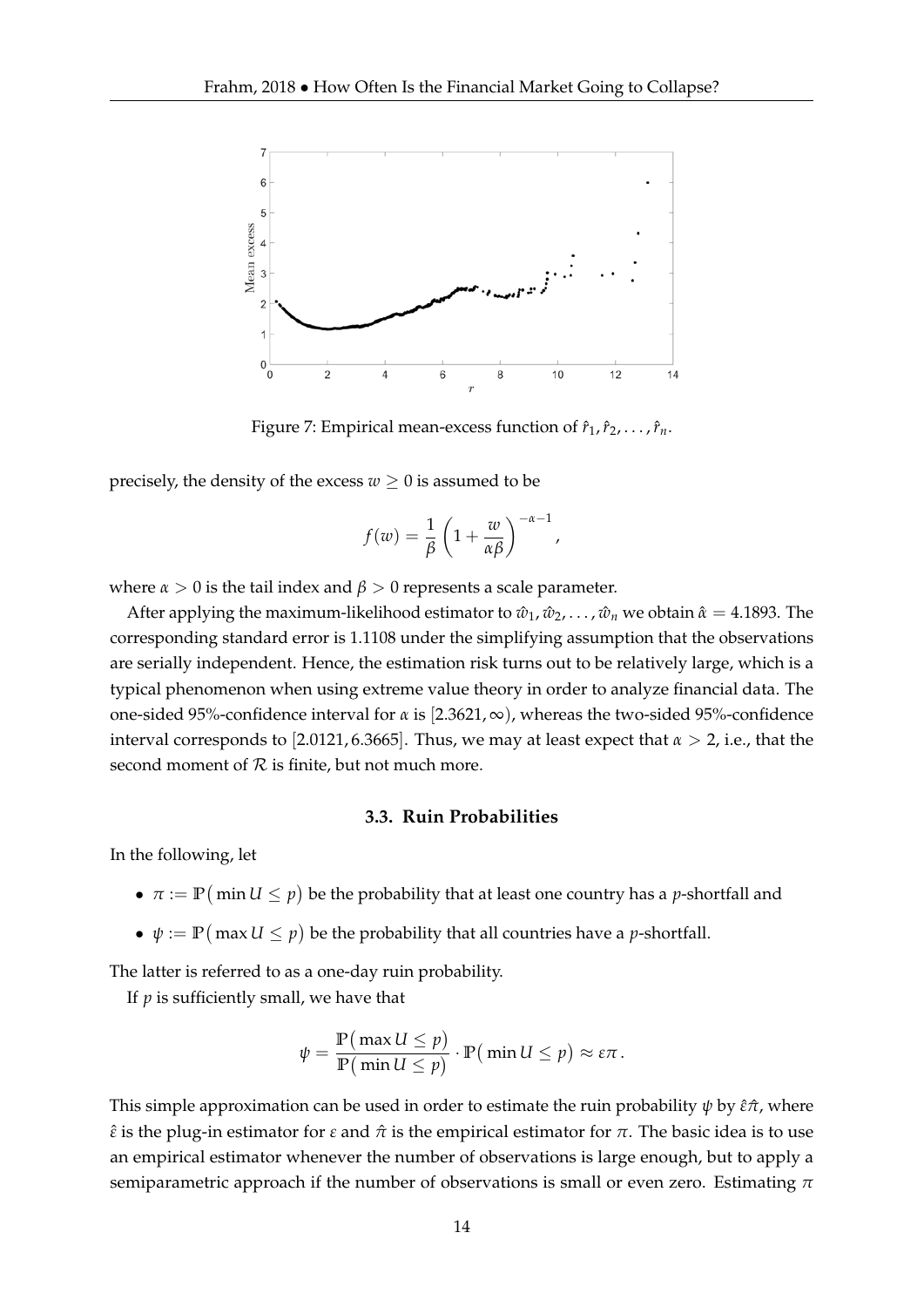|      |                         | Canada France Germany Italy Japan UK                                                  |  | USA | $\pi$ |
|------|-------------------------|---------------------------------------------------------------------------------------|--|-----|-------|
|      |                         | $0.05$ $-0.0217$ $-0.0245$ $-0.0255$ $-0.0257$ $-0.0222$ $-0.0210$ $-0.0187$ $0.1559$ |  |     |       |
| 0.01 |                         | $-0.0394$ $-0.0456$ $-0.0468$ $-0.0507$ $-0.0379$ $-0.0369$ $-0.0346$ $0.0339$        |  |     |       |
|      | $0.005 -0.0496 -0.0544$ | -0.0586 -0.0603 -0.0465 -0.0462 -0.0435 0.0160                                        |  |     |       |

Table 3: Empirical 20-, 100-, and 200-day quantiles of the G–7 countries.

is easy because the number of trading days on which *at least* one country had a shortfall is relatively large. By contrast, the number of trading days on which *all* countries had a shortfall is very small. In many practical applications it can even be zero. For this reason, we apply a semiparametric approach in order to estimate *ε*.

Table 3 contains the empirical 20-day, 100-day, and 200-day quantiles of the G–7 countries and the (estimated) probabilities that at least one country suffers from an associated shortfall. The number of days on which at least one country had a *p*-shortfall is relatively large. Even for the shortfall probability  $p = 0.005$  we can observe 77 out of 4804 days that satisfy this condition. By contrast, there was only *one* day on which all G–7 countries had an 0.005-shortfall, i.e., November 6, 2008. Of course, this makes nonparametric estimation of *ψ* impossible.

During *m* trading days we can expect

$$
\mathbf{E}\left(\sum_{j=1}^m \mathbb{1}_{\max U_j \leq p}\right) = \sum_{j=1}^m \mathbb{P}\left(\max U_j \leq p\right) = m\psi
$$

ruins, where  $U_{.j} = (U_{1j}, U_{2j}, \ldots, U_{dj})$  with  $U_{ij} := F_i(X_{ij})$  for  $i = 1, 2, \ldots, d$  and  $j = 1, 2, \ldots, n$ . This formula holds irrespective of whether the shortfalls are serially independent or dependent. That is*, on average,* a ruin occurs after  $\psi^{-1}$  trading days, i.e.,  $\psi^{-1}/250$  years, and so this is referred as to the expected ruin time.

Let  $\pi_m$  be the *m*-day ruin probability, i.e., the probability of a financial collapse during *m* trading days. If we make the simplifying assumption that the ruins are serially independent, we obtain

$$
\pi_m = 1 - (1 - \psi)^m \approx 1 - (1 - \varepsilon \pi)^m \tag{3}
$$

for all  $m \in \{1, 2, \dots\}$ . However, as already mentioned in Section 1, in real life we can observe shortfall clusters and so the serial-independence assumption is violated. We can expect that the probability of subsequent drawdowns increases in turbulent times and decreases when the market is calm. In the finance literature, this phenomenon is often described by so-called Hawkes processes, i.e., self-exciting point processes (Laub et al., 2015). Nonetheless, in this work I assume that concomitant shortfalls are serially independent for the sake of simplicity.

The POT estimate for the tail index  $\alpha$  is roughly 4. It is worth emphasizing that this result does not change substantially if we use another estimator for the tail index, e.g., the Hill estimator or the Pickands estimator (Embrechts et al., 1997, Section 6.4.2). For this reason, we can conduct a scenario analysis with  $\alpha = 4$  representing the normal case. By contrast, due to the confidence interval for  $\alpha$  reported in Section 3.2, the tail index  $\alpha = 2$  represents the worst case, whereas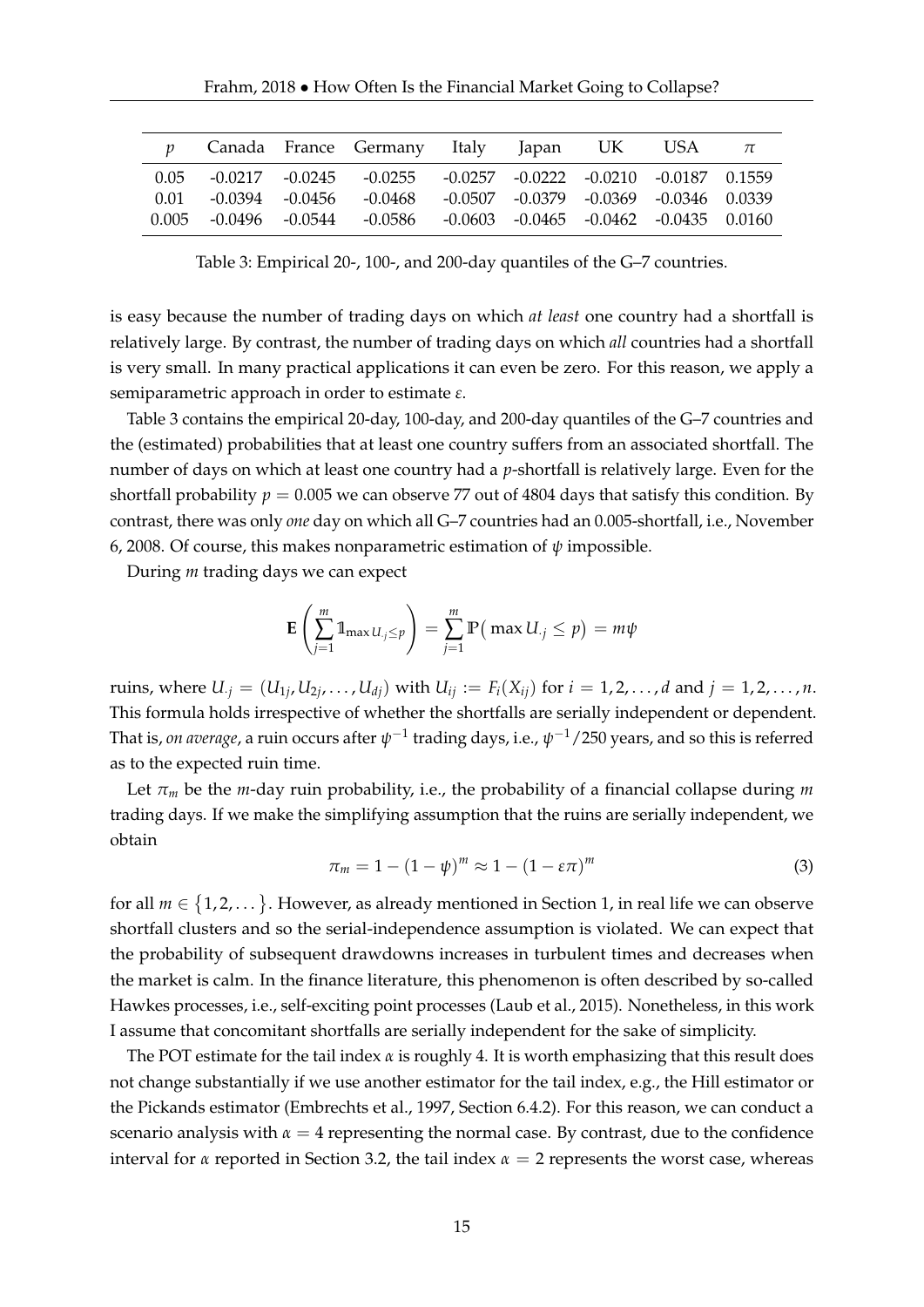| $\alpha = 4.1893$ (estimated) |                            |        |          |                 |             |                         |                      |  |  |
|-------------------------------|----------------------------|--------|----------|-----------------|-------------|-------------------------|----------------------|--|--|
| р                             | ε                          | $\pi$  | $\psi$   | $\psi^{-1}/250$ | $\pi_{250}$ | $\pi$ <sub>5</sub> .250 | $\pi_{10\cdot250}$   |  |  |
| 0.05                          | 0.0041                     | 0.1559 | 0.0006   | 6.2106          | 0.1477      | 0.5503                  | 0.7978               |  |  |
| 0.01                          | 0.0041                     | 0.0339 | 0.0001   | 28.5384         | 0.0342      | 0.1595                  | 0.2935               |  |  |
| 0.005                         | 0.0041                     | 0.0160 | 0.0001   | 60.4125         | 0.0163      | 0.0787                  | 0.1513               |  |  |
| $\alpha = 2$ (worst case)     |                            |        |          |                 |             |                         |                      |  |  |
| p                             | ε                          | $\pi$  | ψ        | $\psi^{-1}/250$ | $\pi_{250}$ | $\pi_{5.250}$           | $\pi_{10 \cdot 250}$ |  |  |
| 0.05                          | 0.0192                     | 0.1559 | 0.0030   | 1.3345          | 0.5274      | 0.9764                  | 0.9994               |  |  |
| 0.01                          | 0.0192                     | 0.0339 | 0.0007   | 6.1322          | 0.1502      | 0.5569                  | 0.8036               |  |  |
| 0.005                         | 0.0192                     | 0.0160 | 0.0003   | 12.9811         | 0.0739      | 0.3189                  | 0.5361               |  |  |
| $\alpha = 4$ (normal case)    |                            |        |          |                 |             |                         |                      |  |  |
| $\mathcal{P}$                 | $\boldsymbol{\varepsilon}$ | π      | ψ        | $\psi^{-1}/250$ | $\pi_{250}$ | $\pi$ <sub>5</sub> .250 | $\pi_{10.250}$       |  |  |
| 0.05                          | 0.0046                     | 0.1559 | 0.0007   | 5.5232          | 0.1642      | 0.5921                  | 0.8336               |  |  |
| 0.01                          | 0.0046                     | 0.0339 | 0.0002   | 25.3796         | 0.0382      | 0.1771                  | 0.3229               |  |  |
| 0.005                         | 0.0046                     | 0.0160 | 0.0001   | 53.7256         | 0.0182      | 0.0879                  | 0.1681               |  |  |
| $\alpha = 6$ (best case)      |                            |        |          |                 |             |                         |                      |  |  |
|                               |                            |        |          |                 |             |                         |                      |  |  |
| р                             | $\boldsymbol{\varepsilon}$ | $\pi$  | ψ        | $\psi^{-1}/250$ | $\pi_{250}$ | $\pi_{5.250}$           | $\pi_{10.250}$       |  |  |
| 0.05                          | 0.0014                     | 0.1559 | 0.0002   | 18.7455         | 0.0531      | 0.2388                  | 0.4206               |  |  |
| 0.01                          | 0.0014                     | 0.0339 | < 0.0001 | 86.1372         | 0.0118      | 0.0576                  | 0.1119               |  |  |

Table 4: Analytical results for different tail indices.

 $\alpha = 6$  is the best case. Table 4 contains the results of our analysis and Figure 8 illustrates how ruin probabilities, based on the shortfall probability *p* = 0.01, depend on the tail index *α*.

The results are quite sensitive to the tail index. Obtaining a valid estimate of  $\alpha$  is a challenge because we have to cope with a general bias-variance trade-off, which is well-known in extreme value theory. However, for a shortfall probability of  $p = 0.01$ , the given results clearly indicate that in the normal case  $(a = 4)$  we will observe a collapse of the financial market each 20 to 30 years. In the best case ( $\alpha = 6$ ) the expected ruin time is much longer and in the worst case  $(\alpha = 2)$  it is much shorter. It is very unlikely that the tail index is below 2 because then the number of collapses would have been much larger during the last decades. Hence, the tails of sub-Gaussian *α*-stable distributions appear to be too heavy, which confirms a similar result concerning the TDC reported by Frahm et al. (2003). That is, we can expect that the log-returns have a (finite) covariance matrix. The probability of a ruin during some relatively short period of time, e.g., 5 or 10 years, turns out to be high from a risk-manager's perspective and we cannot exclude the possibility that the tail index, *α*, increases during the coming decades. However, in this work, I assume that  ${X_n}$  is stationary and thus  $\alpha$  is constant. Testing for structural breaks concerning the tail index would require us to analyze much longer time series.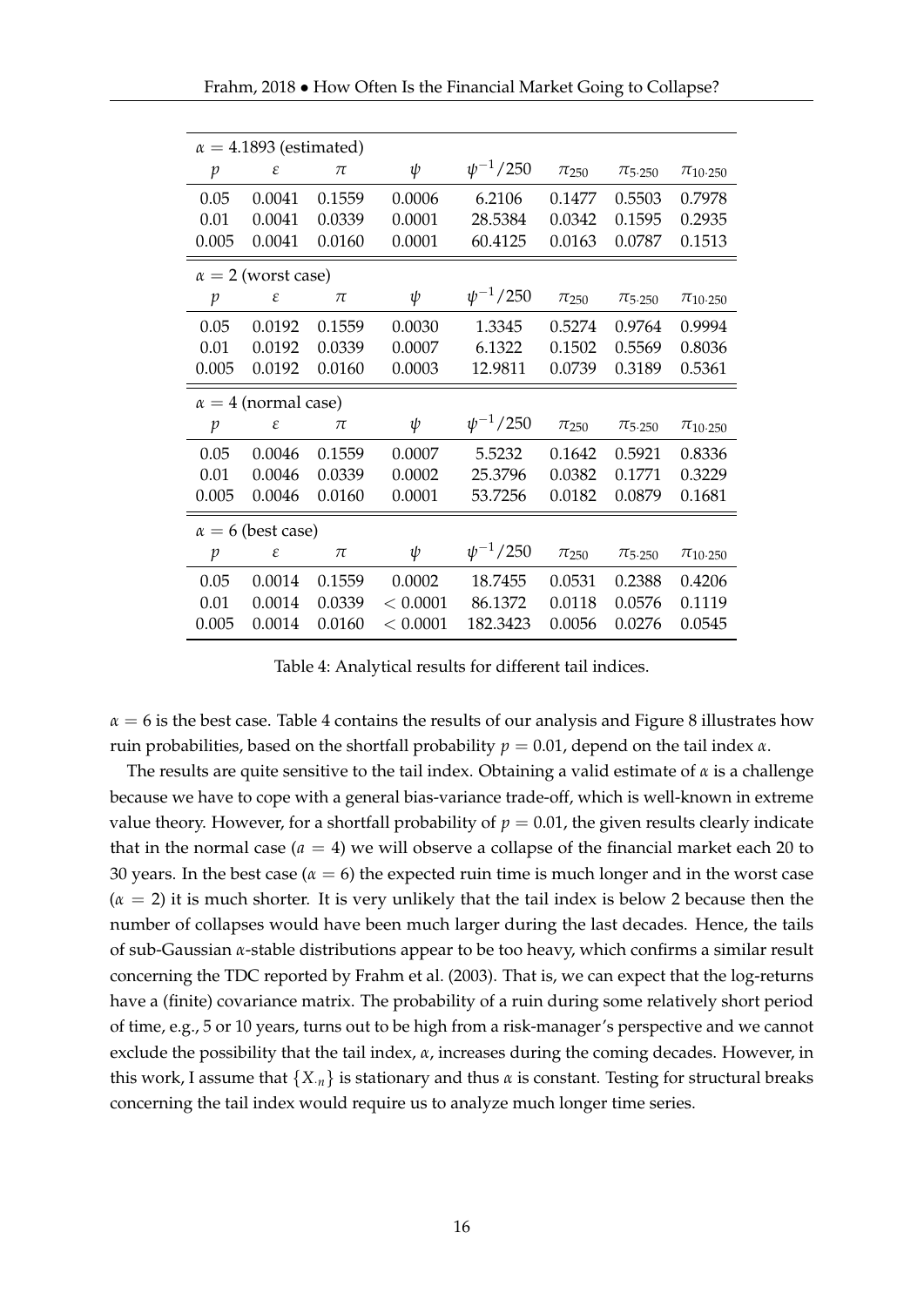

Figure 8: Ruin probabilities based on  $p = 0.01$  for 1, 5, and 10 years.

#### **4. Conclusion**

Daily asset returns are heavy tailed and extremal dependent, which can be described by the assumption that they are regularly varying and elliptically distributed. Copula theory proves suitable for analyzing extremal dependence in a general framework, whereas extreme value theory provides the necessary tools in order to quantify the dependence structure of extreme asset returns that stem from a regularly varying elliptical distribution. The EDC is a natural measure of systemic risk and it turns out that the EDC of regularly varying elliptically distributed asset returns depends only on their correlation matrix and the tail index. Extreme value theory allows us to estimate the EDC in a semiparametric way. This point is essential because, by their very definition, extreme values do not appear often in real life and so it is virtually impossible to apply a purely nonparametric estimator in order to estimate the EDC.

The presented theory has been applied in order to analyze the risk that the financial market collapses. The indicated ruin probabilities appear to be high, but the given results are quite sensitive to the tail index. For this reason, we conducted a scenario analysis. In the worst case, the probability that the financial market collapses during the next 10 years exceeds 50%. Hence, at least from a risk-manager's perspective, we should remain cautious and must not neglect the risk that international diversification dramatically fails from time to time. Nonetheless, at least we can reject the hypothesis that daily asset returns have no finite second moments, which precludes the sub-Gaussian *α*-stable distribution. This confirms a similar result obtained by Frahm et al. (2003) regarding the TDC.

## **References**

- Adrover, J. (1998): "Minimax bias-robust estimation of the dispersion matrix of a multivariate distribution," *Annals of Statistics* **26**, pp. 2301–2320.
- Artzner, P., Delbaen, F., Eber, J.M., Heath, D. (1999): "Coherent measures of risk," *Mathematical Finance* **9**, pp. 203–228.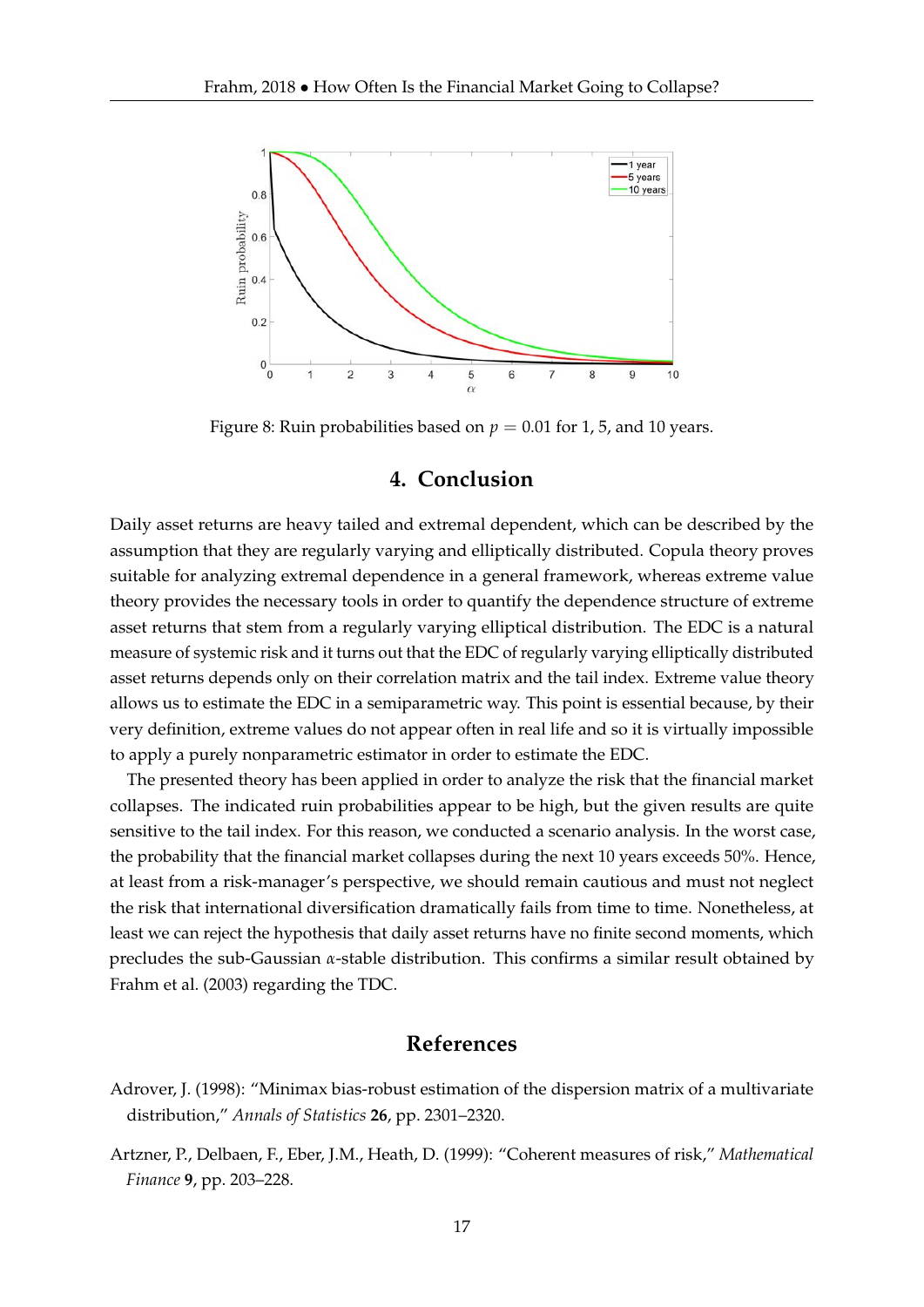- Barndorff-Nielsen, O., Kent, J., Sørensen, M. (1982): "Normal variance-mean mixtures and *z* distributions," *International Statistical Review* **50**, pp. 145–159.
- Bingham, N., Kiesel, R. (2002): "Semi-parametric modelling in finance: theoretical foundation," *Quantitative Finance* **2**, pp. 241–250.
- Bouchaud, J.P., Cont, R., Potters, M. (1997): "Scaling in stock market data: stable laws and beyond," in B. Dubrulle, F. Graner, D. Sornette (editors), "Scale Invariance and Beyond. Proceedings of the CNRS Workshop on Scale Invariance, Les Houches, March 1997," EDP-Springer.
- Bradley, R. (2005): "Basic properties of strong mixing conditions. A survey and some open questions," *Probability Surveys* **2**, pp. 107–144.
- Breymann, W., Dias, A., Embrechts, P. (2003): "Dependence structures for multivariate highfrequency data in finance," *Quantitative Finance* **3**, pp. 1–14.
- Cambanis, S., Huang, S., Simons, G. (1981): "On the theory of elliptically contoured distributions," *Journal of Multivariate Analysis* **11**, pp. 368–385.
- Cont, R. (2001): "Empirical properties of asset returns: stylized facts and statistical issues," *Quantitative Finance* **1**, pp. 223–236.
- De Luca, G., Rivieccio, G. (2012): "Multivariate tail dependence coefficients for Archimedean copulae," in A. Di Ciaccio, M. Coli, J. Ibanez (editors), "Advanced Statistical Methods for the Analysis of Large Data-Sets," Studies in Theoretical and Applied Statistics, Springer, pp. 287–296.
- Ding, Z., Granger, C., Engle, R. (1993): "A long memory property of stock market returns and a new model," *Journal of Empirical Finance* **1**, pp. 83–106.
- Dümbgen, L., Tyler, D. (2005): "On the breakdown properties of some multivariate Mfunctionals," *Scandinavian Journal of Statistics* **32**, pp. 247–264.
- Dobrić, J., Frahm, G., Schmid, F. (2013): "Dependence of stock returns in bull and bear markets," *Dependence Modeling* **1**, pp. 94–110.
- Eberlein, E., Keller, U. (1995): "Hyperbolic distributions in finance," *Bernoulli* **1**, pp. 281–299.
- Embrechts, P., Klüppelberg, C., Mikosch, T. (1997): *Modelling Extremal Events (for Insurance and Finance)*, Springer.
- Engle, R. (1982): "Autoregressive conditional heteroscedasticity with estimates of the variance of United Kingdom inflation," *Econometrica* **50**, pp. 987–1007.
- Fama, E. (1965): "The behavior of stock market prices," *Journal of Business* **38**, pp. 34–105.
- Fang, K., Kotz, S., Ng, K. (1990): *Symmetric Multivariate and Related Distributions*, Chapman & Hall.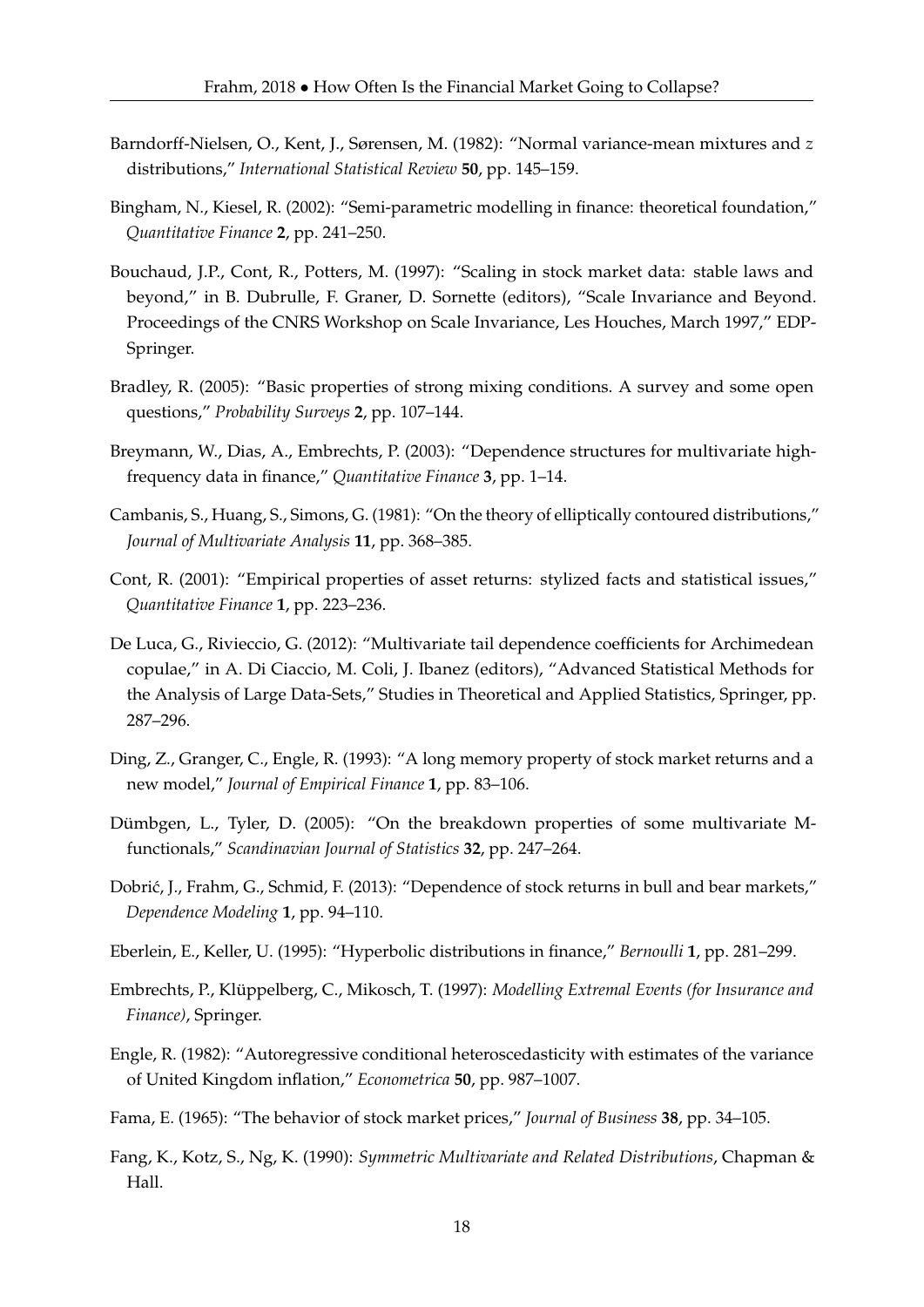- Ferreira, H., Ferreira, M. (2012): "On extremal dependence of block vectors," *Kybernetika* **48**, pp. 988–1006.
- Frahm, G. (2004): *Generalized Elliptical Distributions: Theory and Applications*, Ph.D. thesis, University of Cologne.
- Frahm, G. (2006): "On the extremal dependence coefficient of multivariate distributions," *Statistics and Probability Letters* **76**, pp. 1470–1481.
- Frahm, G. (2009): "Asymptotic distributions of robust shape matrices and scales," *Journal of Multivariate Analysis* **100**, pp. 1329–1337.
- Frahm, G., Jaekel, U. (2010): "A generalization of Tyler's M-estimators to the case of incomplete data," *Computational Statistics and Data Analysis* **54**, pp. 374–393.
- Frahm, G., Jaekel, U. (2015): "Tyler's M-estimator in high-dimensional financial-data analysis," in K. Nordhausen, S. Taskinen (editors), "Modern Nonparametric, Robust and Multivariate Methods," Chapter 17, Springer, pp. 289–305.
- Frahm, G., Junker, M., Schmidt, R. (2005): "Estimating the tail-dependence coefficient: properties and pitfalls," *Insurance: Mathematics and Economics* **37**, pp. 80–100.
- Frahm, G., Junker, M., Szimayer, A. (2003): "Elliptical copulas: applicability and limitations," *Statistics and Probability Letters* **63**, pp. 275–286.
- Hettmansperger, T., Randles, R. (2002): "A practical affine equivariant multivariate median," *Biometrika* **89**, pp. 851–860.
- Hult, H., Lindskog, F. (2002): "Multivariate extremes, aggregation and dependence in elliptical distributions," *Advances in Applied Probability* **34**, pp. 587–608.
- Joe, H. (1997): *Multivariate Models and Dependence Concepts*, Chapman & Hall.
- Junker, M., May, A. (2005): "Measurement of aggregate risk with copulas," *Econometrics Journal* **8**, pp. 428–454.
- Kelker, D. (1970): "Distribution theory of spherical distributions and a location-scale parameter generalization," *Sankhya A* **32**, pp. 419–430.
- Kent, J., Tyler, D. (1988): "Maximum likelihood estimation for the wrapped cauchy distribution," *Journal of Applied Statistics* **15**, pp. 247–254.
- Kent, J., Tyler, D. (1991): "Redescending M-estimates of multivariate location and scatter," *Annals of Statistics* **19**, pp. 2102–2119.
- Laub, P., Taimre, T., Pollett, P. (2015): "Hawkes processes," Technical report, Cornell University Library, arXiv:1507.02822.